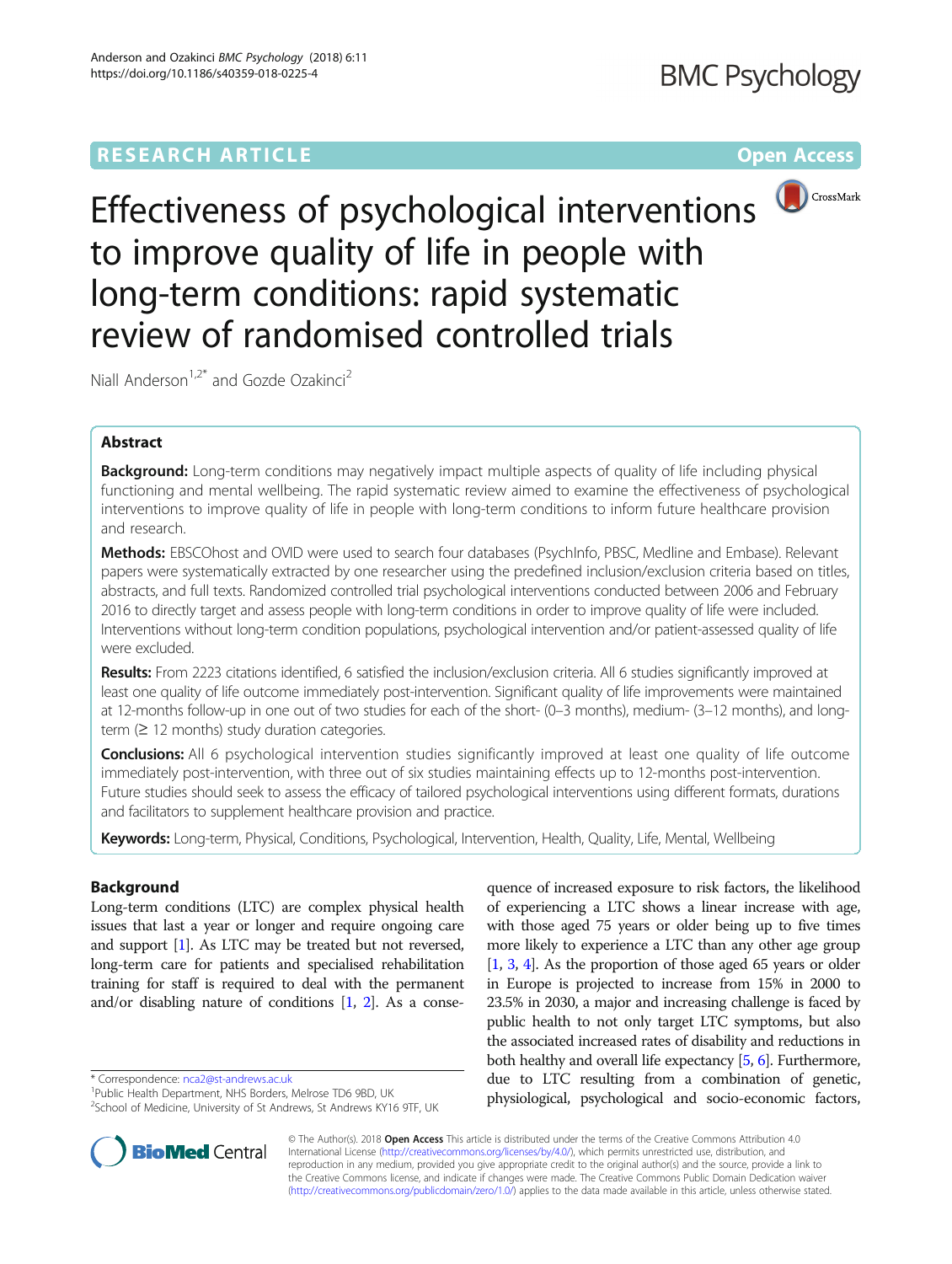LTC are also becoming increasingly prevalent in younger populations [\[6\]](#page-14-0).

LTC encompass a wide range of conditions which impact upon one's physical, psychological, and social functioning. However, as individual LTC may differ in aetiology, presentation and consequence, there is significant variability in the degree to which each LTC is medically understood, diagnosed and treated [[1,](#page-14-0) [6](#page-14-0), [7](#page-14-0)]. For example, cardiovascular disease and diabetes mellitus are two of the most prevalent and increasingly occurring LTC worldwide, and are associated with increased rates of long-term disability, dependency on others for everyday functioning, and depression  $[6, 8-10]$  $[6, 8-10]$  $[6, 8-10]$  $[6, 8-10]$  $[6, 8-10]$ . Chronic obstructive pulmonary disease and dementia are prevalent but under-diagnosed LTC as symptoms may often be mistakenly attributed to an anticipated gradual age-related decline in functioning. However, both conditions relate to increased medical admissions, distressing symptoms, mortality, and disability  $[6, 11-13]$  $[6, 11-13]$  $[6, 11-13]$  $[6, 11-13]$  $[6, 11-13]$  $[6, 11-13]$  $[6, 11-13]$ . Medically unexplained physical symptoms (MUPS) – such as chronic fatigue syndrome, irritable bowel syndrome and fibromyalgia – are also LTC that (despite having unknown aetiologies) profoundly impact psychological, emotional and physical functioning, as well as healthcare costs and requirements  $[14–16]$  $[14–16]$  $[14–16]$ . Furthermore, aforementioned conditions only provide a snapshot of overall LTC types, and disorder-related fatalities are also predicted to increase for manageable conditions such as asthma without further public health intervention [\[6](#page-14-0)].

While it is important to understand the causes, presentations, and consequences of LTC in isolation, to effectively understand the burden of LTC it is critical to look at how multiple LTC may co-occur and interact. While the terms 'Multi-morbidity' and 'Co-morbidity' are often used interchangeably, the former refers to several LTC coexisting, while the latter refers to multiple disorders stemming from one predominant LTC [\[17](#page-14-0), [18\]](#page-14-0). Effective determination of the worldwide rates of specific and multi-morbid LTC is complex because of issues with insufficient or inappropriate health measures and analyses being used, and between-country differences in LTC definitions and inclusion criteria [[19](#page-14-0), [20\]](#page-14-0). However, regardless of the figures assessed, LTC pose a key challenge as 14–29% of the European population report one LTC and 7-18% report two or more conditions [\[21](#page-14-0)]. Furthermore, these conservative estimates consider a limited range of conditions, and when a broader range of LTC is considered these figures may be considerably higher. For example, 27% of 75–84 year olds in Scotland experience two or more LTC  $[1]$  $[1]$ . Hence, policy and interventions must not only target specific LTC, but also account for the often multi-morbid nature of LTC.

Health status is an effective measure of healthcare and intervention effectiveness; however, using solely populationlevel mortality and morbidity rates may be problematic as they only provide a snapshot of effects [\[22](#page-14-0)]. As a consequence, subjective measures such as quality of life (QOL), health-related QOL (HR-QOL) and mental wellbeing (MWB) are increasingly being used in healthcare research to assess subjective health status and condition-related burden and coping [\[22](#page-14-0)]. QOL is a multi-dimensional concept that includes subjective evaluations of one's physical, psychological, emotional, social, functional and/or environmental state. Due to the wide range of potential constructs, QOL may be assessed using uni-dimensional, multidimensional, and individual measures [\[23](#page-14-0)–[33](#page-15-0)]. HR-QOL and MWB are sub-domains of QOL that may be assessed using general or specific measures [\[23,](#page-14-0) [34](#page-15-0)–[43](#page-15-0)]. HR-QOL relates to one's perception of physical and mental health and may provide a valuable insight into symptomology–psychology links, while MWB relates to one's ability to cope with life stressors and maintain a healthy mental state which may provide an insight into illness and coping perceptions [\[23](#page-14-0), [34](#page-15-0)–[43](#page-15-0)].

LTC diagnosis, treatment, and outcomes not only have a significant impact upon patients' physical functioning, but may also have profound consequences for psychological wellbeing and QOL through affecting emotional, physiological and MWB. This may consequently impact upon medical outcomes through treatment choice and the likelihood of LTC relapse and survival [[44](#page-15-0)–[50](#page-15-0)]. Comorbid mental health disorders are a key issue in LTC populations  $[11]$  $[11]$  $[11]$ , with LTC patients being significantly more likely to be diagnosed with depressive and/or anxiety disorders [\[51](#page-15-0), [52\]](#page-15-0). This may relate to poorer health outcomes and self-care, more severe symptoms, reduced medical adherence, and increased unhealthy behaviours, healthcare spending, and disorder-related death rates [[51,](#page-15-0) [52](#page-15-0)]. Despite this, traditional medical models often overlook key psychological variables through employing a paternalistic care approach where clinicians exercise predominant authority over patients' care [[53](#page-15-0)–[55\]](#page-15-0). Therefore, as LTC outcomes not only relate to healthcare treatment but are also intrinsically linked to psychological wellbeing and mental health, the provision of psychological interventions and therapies is critical for LTC healthcare services and patient outcomes [[11](#page-14-0), [56,](#page-15-0) [57](#page-15-0)].

Previous systematic reviews (SR) have demonstrated efficacy for psychological interventions (provided in a wide range of formats) to improve both QOL and physical health outcomes in specific LTC patients. For example, mindfulness for multiple sclerosis and cancer, psychosocial interventions for diabetes and cancer, cognitive behavioural therapy (CBT) and relaxation for recurrent headaches, and internet-based CBT or coaching for chronic somatic conditions [\[58](#page-15-0)–[66](#page-15-0)]. However, to the researchers' knowledge, there has not previously been a SR that attempts to only assess studies with high scientific rigour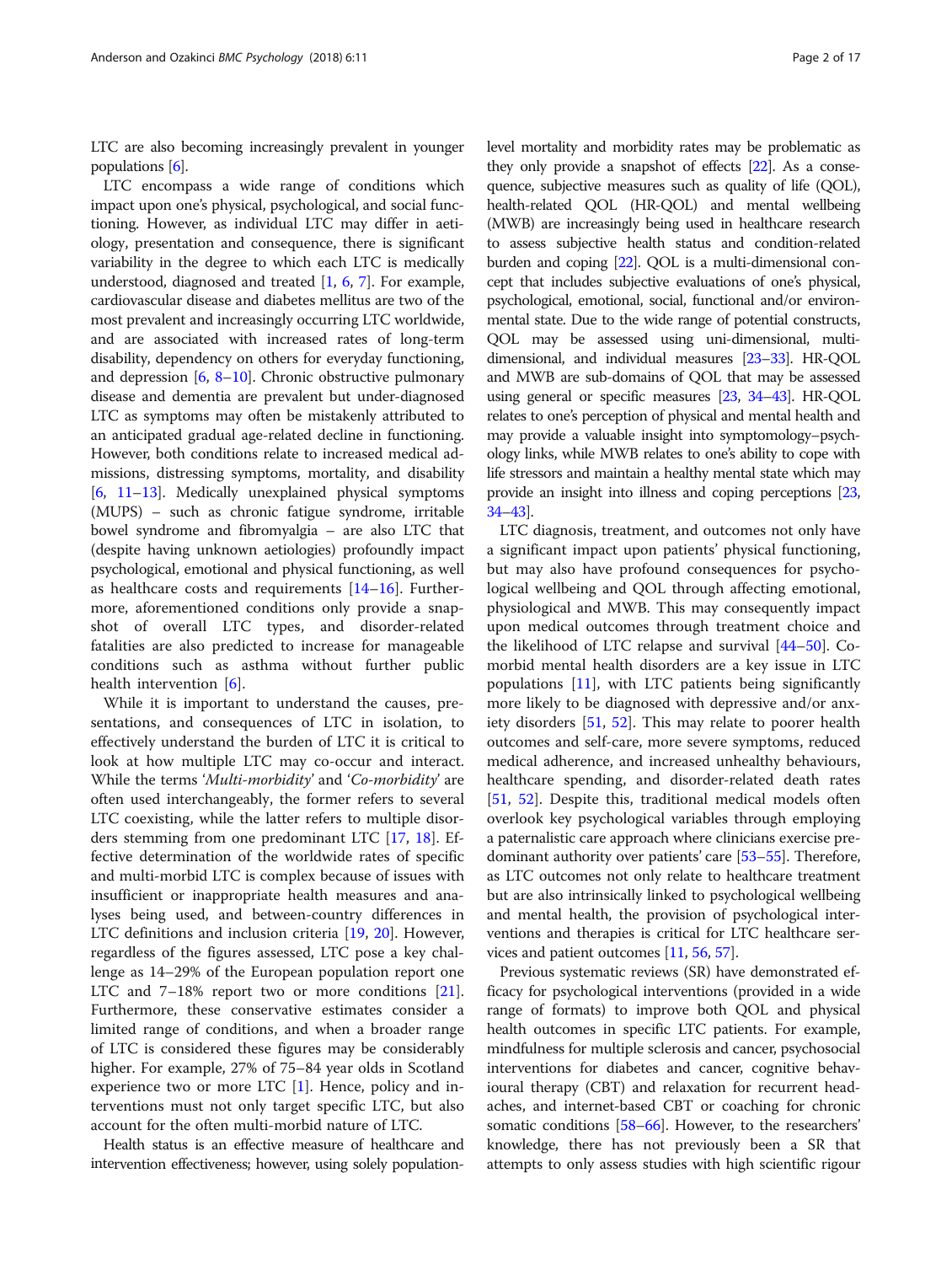that utilise psychological interventions across LTC in order to provide valid comparisons for the effectiveness of interventions and guide LTC healthcare development. As aforementioned, as research has demonstrated that LTC may have profound physiological and psychological effects [[1,](#page-14-0) [6,](#page-14-0) [8](#page-14-0)–[16\]](#page-14-0), rates of specific and multi-morbid LTC are high and predicted to rise [\[3](#page-14-0)–[6,](#page-14-0) [17](#page-14-0), [18,](#page-14-0) [21\]](#page-14-0), and psychological interventions may improve both QOL and physical functioning [\[56](#page-15-0)–[66\]](#page-15-0), it is crucial to determine which interventions may be effective across conditions.

The rapid SR aimed to examine the effectiveness of a variety of psychological interventions that seek to improve generic or specific QOL, HR-QOL and/or MWB in people with LTC to determine whether specific interventions may be viable and efficacious for general LTC healthcare implementation. As randomised controlled trial (RCT) designs are the most rigorous and effective method for determining whether intervention–outcome relationships are present  $[67]$  $[67]$  $[67]$ , and to ensure valid comparisons were possible between studies, only RCTs with a usual care control (UCC) condition which directly target and assess patients with a current LTC diagnosis were included. To ensure the review assessed the most up-to-date research, only studies published between 2006 and February 2016 were included. Furthermore, despite a general dose and duration effect being present for psychological intervention effectiveness, evidence relating to the optimum duration of psychological interventions for LTC to achieve maximum effectiveness is mixed [\[62,](#page-15-0) [68,](#page-15-0) [69\]](#page-15-0). Therefore, an ante hoc decision was taken to categorise studies by intervention facilitation duration, encompassing short- (0–3 months), medium- (3–12 months) and long-term  $(\geq 12$  months) study classifications.

#### Methods

# Rapid systematic review

Rapid SR are a form of streamlined SR that may be used by healthcare professionals to guide policy in a timeframe that may not be possible using traditional SR methods. While they do not provide as in-depth information and should not be viewed as a substitute for traditional SRs, rapid SR may have important implications for healthcare decision-making through using systematic methods to provide high-quality information and draw significantly similar conclusions to a traditional SR [[70](#page-15-0)–[72](#page-15-0)]. As the review was conducted during NHS employment and aimed to influence healthcare policy, utilizing a SR procedure was deemed the most feasible and practical approach based on two key considerations. First, in order for the research to have implications (not only for research but also) for healthcare, it was critical that high quality information was provided using limited time and resources [\[70\]](#page-15-0). Second, as the research was conducted during NA's NHS employment as

one competency of a two-year professional doctoratelevel Health Psychology qualification, the ability to generate a complete draft of findings for NHS stakeholders within a maximum of 6 months (as opposed to up to 2 years for a traditional SR) [\[70](#page-15-0)–[72\]](#page-15-0) was deemed the most appropriate approach. Therefore, two researchers (NA, GO) followed traditional SR procedures but without searching grey literature and with only one researcher (NA) involved until data extraction was completed. The implications of adopting this approach are presented in 'Rapid Systematic Review Strengths and Limitations'.

#### Search strategy, selection criteria and data extraction

Searches were conducted on 19.02.2016 by one researcher (NA) using EBSCOhost to access PsychInfo (1967–2016) and PBSC (1974–2016), and OVID to access Medline (1946–2016) and Embase (1974–2016). Both databases were searched using key terms (Table [1](#page-3-0)), with potential citations suitability assessed using the predefined inclusion/exclusion criteria (Table [2\)](#page-3-0). Due to the multi-dimensional nature of QOL there is currently no universally accepted definition of QOL [\[22](#page-14-0), [25](#page-14-0)]. Therefore, an ante hoc decision was made to manually assess individual studies for the presence or absence of QOL rather than include it in the search terms. Additionally, only RCTs with a UCC were included in order to ensure that valid comparisons of rigour and effectiveness were possible between different interventions and LTC [\[67](#page-15-0)]. Data were extracted using a template developed from the COCHRANE criteria [\[73\]](#page-15-0). As the SR aimed to guide public health policy, the Effective Public Health Practice Project (EPHPP) 'Quality Assessment Tool for Quantita-tive Studies' was used to assess study quality [[74](#page-15-0)].

#### Results

# Study selection

The PRISMA flowchart (Fig. [1](#page-4-0)) demonstrates the process used to narrow 2224 prospective citations to 13 studies based on titles and abstracts [\[75](#page-15-0)–[87](#page-16-0)], with 6 studies satisfying the inclusion/exclusion criteria based on full articles [[82](#page-15-0)–[87\]](#page-16-0).

## Study characteristics

Key study features, measures, results (including significance values and effect sizes where stated), and authors' conclusions from the 6 eligible studies are presented in Table [3](#page-5-0). The six studies [[82](#page-15-0)–[87\]](#page-16-0) encompass a variety of psychological interventions and durations: 2 were shortterm  $(0-3$  months) [[82,](#page-15-0) [85](#page-16-0)], 2 were medium-term  $(3-$ 12 months) [[84,](#page-16-0) [86\]](#page-16-0), and 2 were long-term studies  $(\geq 12$  months) [\[83](#page-16-0), [87\]](#page-16-0). Facilitators of the interventions varied considerably between studies, with nurses facilitating 3 interventions [[83,](#page-16-0) [85,](#page-16-0) [87](#page-16-0)], and the remaining 3 studies being facilitated by health educators [[82\]](#page-15-0), CBT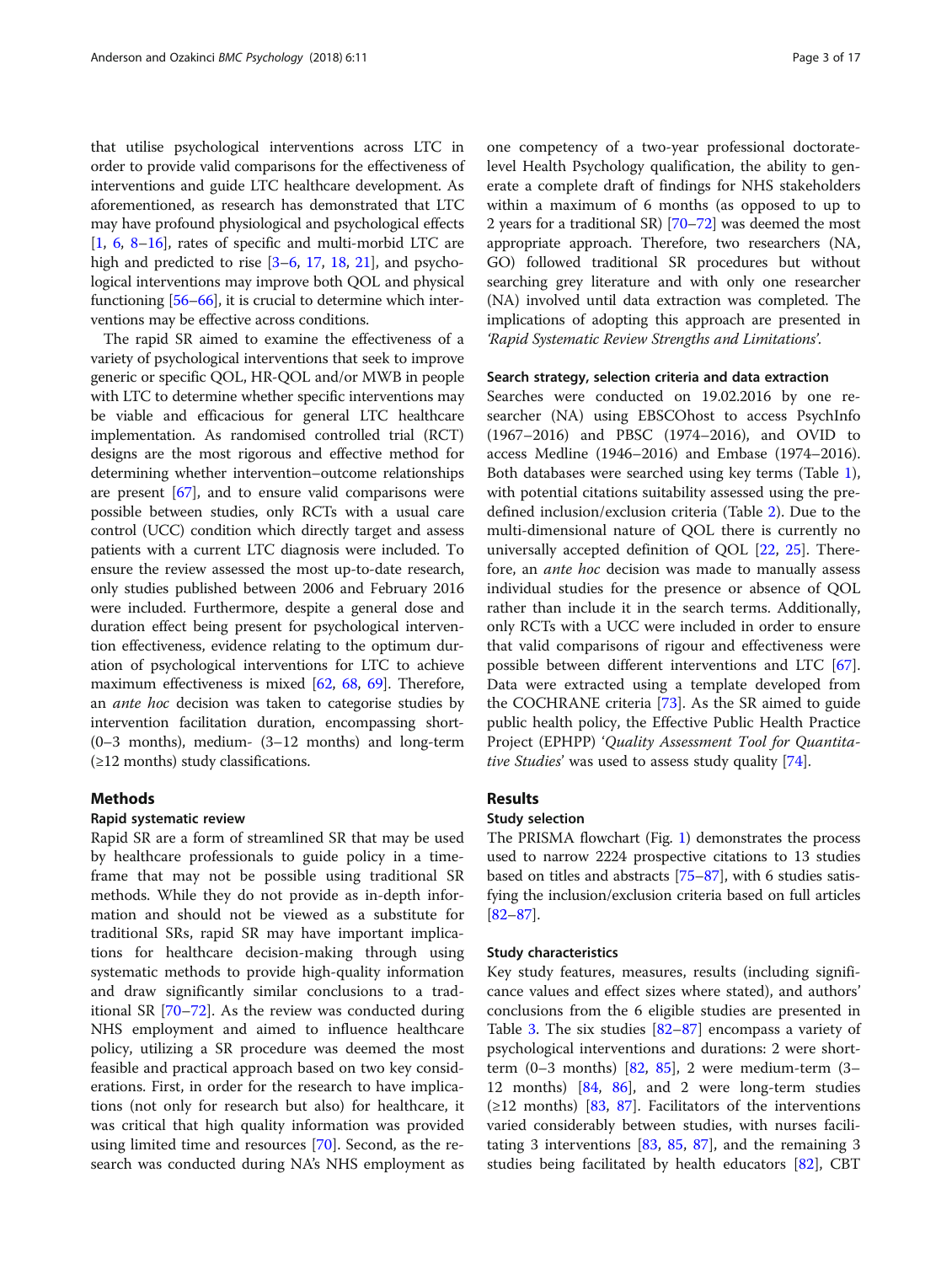<span id="page-3-0"></span>Table 1 Database Search Terms

| Stage | Criteria                                                                                                                           | <b>FBSCO</b> | <b>OVID</b> | Combined |
|-------|------------------------------------------------------------------------------------------------------------------------------------|--------------|-------------|----------|
|       | (psych* AND interven*)                                                                                                             | 242.630      | 333,035     | 575.665  |
|       | AND ((long* AND term* AND<br>physical* AND condition*)<br>OR ((persist* AND physical*<br>AND health) AND (issue*<br>OR problem*))) | 793          | 1430        | 2223     |

therapists [[84\]](#page-16-0), and clinical psychologists [\[86](#page-16-0)]. Additionally, each intervention focussed on a different LTC; comprising asthma [[82\]](#page-15-0), human immunodeficiency virus (HIV) [[83](#page-16-0)], MUPS [[84](#page-16-0)], congestive heart failure (CHF) [[85\]](#page-16-0), knee osteoarthritis [[86\]](#page-16-0), and head & neck cancer (HNC) patients [\[87\]](#page-16-0). Five studies compared a UCC with one intervention [\[82](#page-15-0)–[85,](#page-16-0) [87\]](#page-16-0), while one study contrasted multiple interventions with a UCC [[86](#page-16-0)]. Furthermore, all 6 studies comprised samples of both genders aged 18 years or over, and assessed (among other measures) generic and/or specific measures of QOL, HR-QOL and/ or MWB [\[82](#page-15-0)–[87\]](#page-16-0).

# Study quality assessment

EPHPP quality assessment [\[74\]](#page-15-0) involves assessing studies based on 6 key components (Table [4\)](#page-9-0). Each component comprises multiple choice questions for which scores are

Table 2 Review Selection Criteria

combined to provide an overall component rating of 'Strong', 'Moderate' or 'Weak'. All component ratings are then combined to provide an overall quality rating of 'Strong' for no 'Weak' components, 'Moderate' for one 'Weak' component, and 'Weak' for two or more 'Weak' components.

## Short-term interventions (0–3 months)

Two short-term interventions were present. Baptist et al. [[82](#page-15-0)] offered a 6-week health educator-led self-regulation intervention for asthmatic patients  $(N = 70)$ , comprising 3 consecutive weekly health education group sessions followed by 3 weekly one-to-one telephone sessions. Health educators received a 2-day training session on selfregulation and asthma management principles which was used to conduct tailored self-regulation interventions. This involved patients' self-selecting a specific asthmarelated problem that they wished to address before planning how to achieve positive outcomes and cope with potential asthma-related issues. Significant improvements were present 12-months post-intervention for overall asthma-related QOL, activity, control and hospitalisations. QOL symptom and environment improvements were present 1-month post-intervention, and non-significant changes occurred for QOL emotions or emergency department usage.

| Component           | Inclusion                                                                                                                                                                  | Exclusion                                                                                                                                                      |  |  |
|---------------------|----------------------------------------------------------------------------------------------------------------------------------------------------------------------------|----------------------------------------------------------------------------------------------------------------------------------------------------------------|--|--|
| Population          | Any LTC (including MUPS) not limited to the conditions<br>discussed in the introduction e.g. kidney or inflammatory<br>bowel disease                                       | Mental health or psychiatric conditions in the absence of LTC                                                                                                  |  |  |
|                     | Any age group from school-aged adolescents ( $\geq$ 10 years)<br>onwards in order to ensure appropriate levels of<br>understanding and communication of QOL domains        | Pre-school or primary school children (0-9 years)                                                                                                              |  |  |
|                     | Any gender                                                                                                                                                                 | No gender exclusions                                                                                                                                           |  |  |
|                     | Any cultural, education or socio-economic status                                                                                                                           | No cultural, education or socio-economic exclusions                                                                                                            |  |  |
|                     | Any care setting or delivery format                                                                                                                                        | No care setting or delivery format exclusions                                                                                                                  |  |  |
| Intervention        | Psychological intervention (in any format) including those<br>which include alternative but related terminology e.g.<br>cognitive behavioural therapy (CBT) or mindfulness | Non-psychological interventions                                                                                                                                |  |  |
|                     | Target and assess LTC patients directly                                                                                                                                    | Psychological interventions designed to indirectly target LTC<br>patients (through clinicians, family, carers etc.)                                            |  |  |
|                     | Any facilitator                                                                                                                                                            | No facilitator exclusions                                                                                                                                      |  |  |
| <b>Study Design</b> | RCT (Level I Quantitative evidence)                                                                                                                                        | Levels II-V Quantitative evidence, qualitative studies, book chapters,<br>dissertations, SR and meta-analysis papers, unpublished journals or<br>grey material |  |  |
|                     | Journal articles published in English                                                                                                                                      | Non-English publications                                                                                                                                       |  |  |
|                     | Comparisons made between intervention and UCC at all<br>relevant points                                                                                                    | No intervention and/or UCC conditions                                                                                                                          |  |  |
|                     | Published between 2006 and February 2016                                                                                                                                   | Published prior to 2006 and after February 2016                                                                                                                |  |  |
| Outcomes            | OOL, HR-OOL and/or WMB                                                                                                                                                     | Non-psychological assessment                                                                                                                                   |  |  |
|                     | Assess patients directly                                                                                                                                                   | Measures that indirectly assess patients (through clinicians, family,<br>carers etc.)                                                                          |  |  |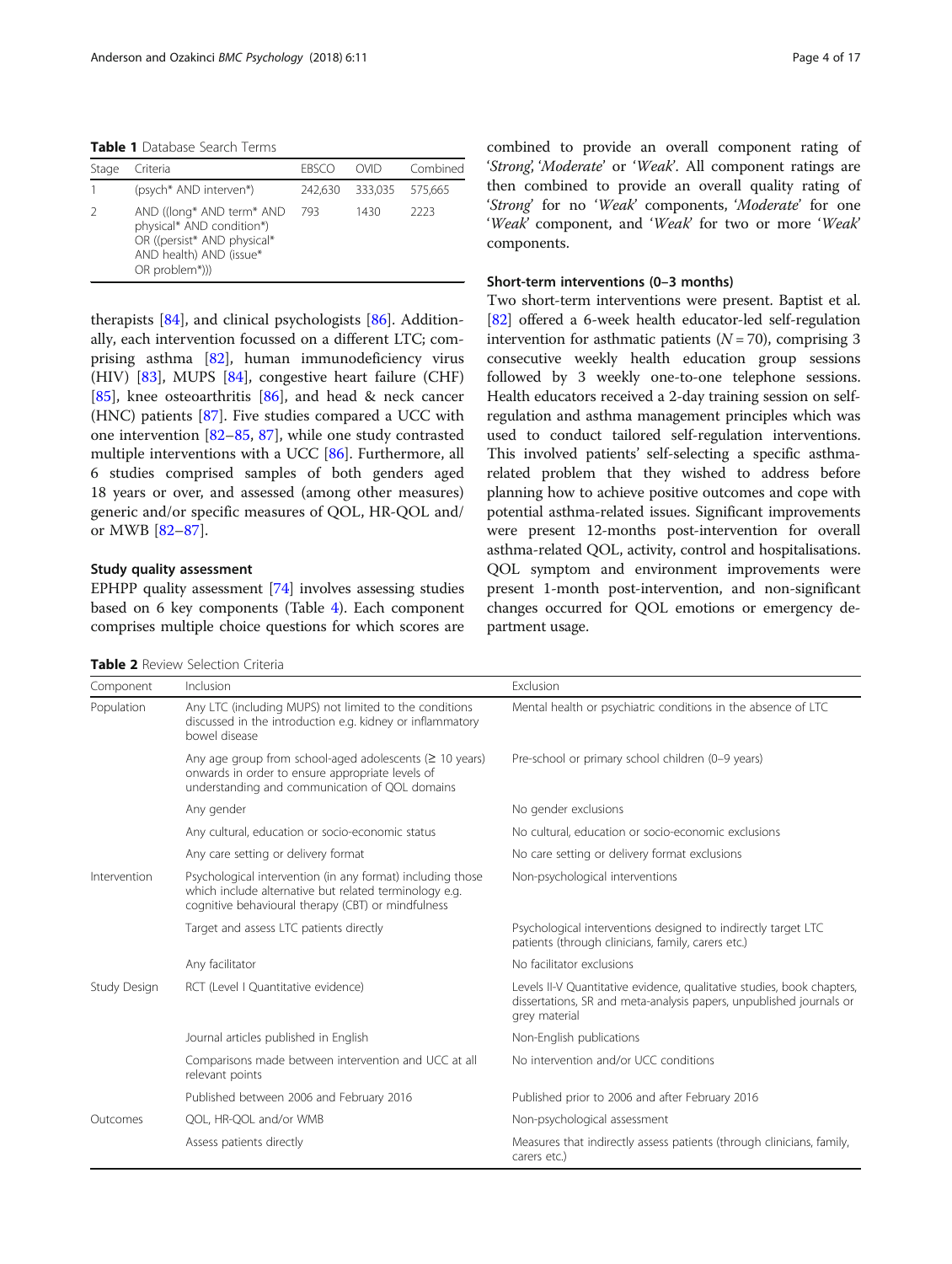<span id="page-4-0"></span>

Smeulders et al. [[85](#page-16-0)] offered a 6-week, 150-min per week structured self-management programme for CHF patients ( $n = 317$ ). The intervention was co-facilitated by a cardiac nurse specialist and a CHF patient (acting as a peer role model) who were both trained on a 4-day 'Chronic Disease Self-Management Programme' [\[88\]](#page-16-0) by a research and CHF nurse specialist. This incorporated four strategies to enhance self-efficacy over one's condition: skills mastery, behaviour modelling, social persuasion and symptom reinterpretation. Significant improvements were present immediately (but not at 6- or 12-months) postintervention for cardiac-specific QOL, cognitive symptom management and self-care behaviour. However, nonsignificant intervention effects were present at all timepoints for perceived control, general self-efficacy, and all other QOL outcomes (general QOL, perceived autonomy, and anxiety and depression).

# Medium-term interventions (3–12 months)

Two medium-term interventions were present. Escobar et al. [[84\]](#page-16-0) offered 10, 45–60-min CBT therapist-led sessions over a 3-month period to MUPS patients ( $n = 172$ ). Two therapists received training from two authors employed by Departments of Psychology and Psychiatry respectively, with protocol adherence routinely evaluated using "taped" recordings. Key topics included managing physical distress, relaxation, activity regulation, emotional awareness, cognitive restructuring and interpersonal communication. The intervention significantly improved patient-rated depression and current somatic symptoms, and physician-rated global severity of symptoms, immediately post-intervention. Only changes to patient-rated somatic symptoms were maintained 6 months post-intervention and no effects were present for anxiety or physical functioning.

Somers et al. [[86](#page-16-0)] 'Pain Coping Skills Training' (PCST) and 'Behavioural Weight Management' (BWM) cointerventions for knee osteoarthritis patients  $(n = 232)$ were conducted by clinical psychologists (with 1–6 years experience in their respective area), under the supervision and training of an experienced senior clinical psychologist. The intervention spanned 24 weeks, comprising 12 weekly groups sessions followed by 12 weeks of sessions every second week for the remainder of the intervention. One group received BWM based on the 'LEARN' programme [[89](#page-16-0)], which focused on lifestyle, exercise, attitudes, relationships and nutrition. The second group received PCST, which focused on maladaptive pain catastrophizing and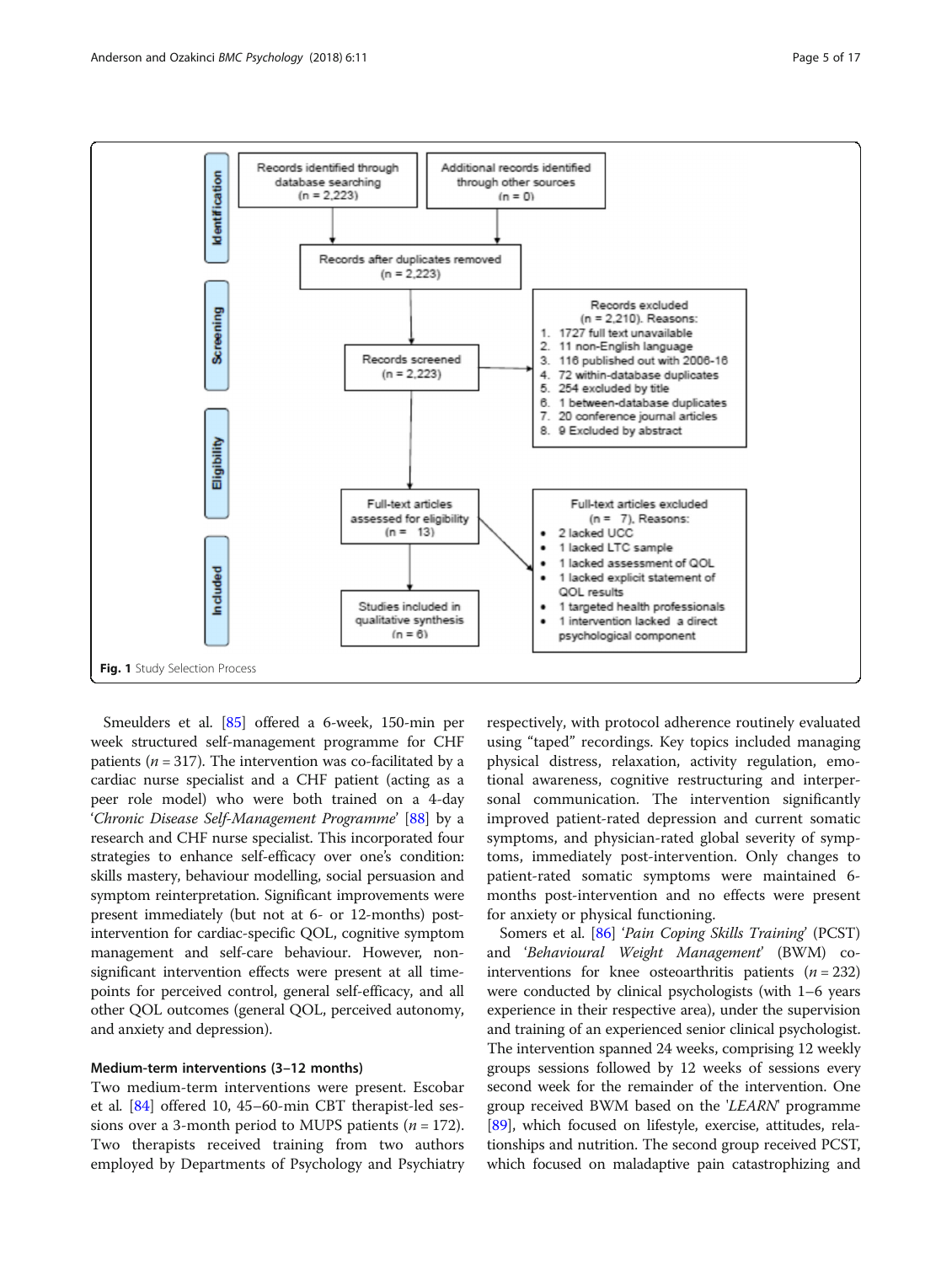<span id="page-5-0"></span>

|                                                   | Table 3 Study Characteristics                                                   |                                                                                                                                                                                                                              |                                                                                                                                                                                                                                                                                                  |                                                                                                                                                                                                                                                                                                                                                                                                                                                                                                                                                                                                                                                                                                                                                                                                                                                                                                                                                                                                                                                                  |                                                                                                                                                                                                                                                 |
|---------------------------------------------------|---------------------------------------------------------------------------------|------------------------------------------------------------------------------------------------------------------------------------------------------------------------------------------------------------------------------|--------------------------------------------------------------------------------------------------------------------------------------------------------------------------------------------------------------------------------------------------------------------------------------------------|------------------------------------------------------------------------------------------------------------------------------------------------------------------------------------------------------------------------------------------------------------------------------------------------------------------------------------------------------------------------------------------------------------------------------------------------------------------------------------------------------------------------------------------------------------------------------------------------------------------------------------------------------------------------------------------------------------------------------------------------------------------------------------------------------------------------------------------------------------------------------------------------------------------------------------------------------------------------------------------------------------------------------------------------------------------|-------------------------------------------------------------------------------------------------------------------------------------------------------------------------------------------------------------------------------------------------|
| Author &<br>Location                              | Participant Demographics                                                        | Intervention Length, Content & Groups                                                                                                                                                                                        | Measures & Follow-up                                                                                                                                                                                                                                                                             | Reported Results                                                                                                                                                                                                                                                                                                                                                                                                                                                                                                                                                                                                                                                                                                                                                                                                                                                                                                                                                                                                                                                 | Authors' Conclusions                                                                                                                                                                                                                            |
| Baptist et al.<br>[82]; Nether-<br>lands<br>(RCT) | N = 70, female 77%, 265<br>years, asthma.<br>Attrition 10%                      | 3-weekly health education group<br>sessions (ii) 3-weekly one-on-one<br>training (i)<br>6-week health educator-led<br>self-regulation intervention;<br>telephone sessions<br>1. Self-regulation<br>two conditions:<br>2. UCC | of activity, emotions, environment<br>including individual components<br>Vleasured 0, 1, 6 and 12 months<br>I. Asthma-related QOL (MAQLQ),<br>2. Asthma-related control (ACQ)<br>4. Emergency department visits<br>post-intervention. Assessed on:<br>Hospitalisations<br>and symptoms<br>$\sim$ | emotions (0.38 $\ge$ $p \ge$ 0.07) and emergency<br>at all time points for asthma-related QOL<br>asthma-related control 1 month $(p=.03)$<br>(ii) 12 months post-intervention for QOL<br>12 months post-intervention $(p = 0.045)$<br>hospitalisations at 12 ( $p = 0.04$ ), but not<br>symptoms $(p = .001)$ and environment<br>5. Non-significant intervention effects<br>6 months ( $p = 0.27$ ), post-intervention<br>6 months ( $p = 0.07$ ), post-intervention<br>Significance Level Employed: p < 0.05<br>(i) 1 month post-intervention for QOL<br>overall asthma related QOL 1 month<br>$(p < 0.001)$ , 6 months $(p = 0.031)$ and<br>1. Significant intervention effects for<br>2. Significant individual intervention<br>3. Significant intervention effects for<br>4. Significant intervention effect for<br>and 12 months $(p = 0.02)$ , but not<br>department visits $(0.58 \ge p \ge 0.54)$<br>[Effect sizes not reported]<br>activity $(p = 0.04)$<br>$(p = 0.001)$<br>effects:                                                                   | "By targeting a disease from an<br>perspective, this intervention is<br>than illness from a physician's<br>individual's perspective rather<br>outcomes in elderly adults."<br>ideally suited to improve                                         |
| Blank et al.<br><b>GCT</b><br>$\frac{33}{55}$     | Attrition QOL 25%, biomarker<br>female 46%, 218 years, HIV.<br>$N = 238$<br>39% | symptom management meeting<br>1. Weekly psycho-education and<br>nurse management of mental<br>12 month community-based<br>and medical conditions; two<br>2. UCC (PATH+ pathway)<br>with a community nurse<br>conditions:     | 2. HIV biomarkers (HIV viral load,<br>months (12 post-intervention).<br>including mental and physical<br>Measured at baseline, 3, 6, 12<br>1. Health-related QOL (SF-12),<br>(end of intervention) and 24<br>Assessed on:<br>health<br>CD4)                                                      | (i) Viral load treatment effect on $\beta = -0.138$<br>(ii) Physical treatment effect on $\beta = -0.42$<br>3. Model C: viral load and SF-12 physical<br>outcomes 12 months post-intervention<br>outcomes 12 months post-intervention<br>outcomes 12 months post-intervention<br>outcomes 12 months post-intervention<br>1. Model A: viral load and SF-12 mental<br>(iii) Goodness of fit significant: $p = 0.07$ ;<br>(iii) Goodness of fit significant: $p = 0.07$ ;<br>RMSEA = $0.055$ (0.027, 0.080)<br>(iii) Goodness of fit significant: $p = 0.04$ ;<br>$(p < 0.05)$<br>(ii) Mental treatment effect on $\beta = 0.91$<br>(ii) Mental treatment effect on $\beta = 0.91$<br>(i) CD4 treatment effect on $\beta = 0.486$<br>Significance Level Employed: $p < .05$<br>4. Model D: CD4 and SF-12 physical<br>2. Model B: CD4 and SF-12 meant<br>(i) Viral load treatment effect on<br>RMSEA = 0.058 (0.082, 0.083)<br>RMSEA = 0.049 (0.018, 0.075)<br>$\beta = -0.136 \; (\rho < 0.05)$<br>$(p \ge 0.05)$<br>(p < 0.05)<br>(p < 0.05)<br>$(\rho \geq 0.05)$ | populations may have significant<br>management for this population<br>"Implementation of community-<br>functioning, and health-related<br>impact on viral load, immune<br>and other complex patient<br>based nurse disease<br>quality of life." |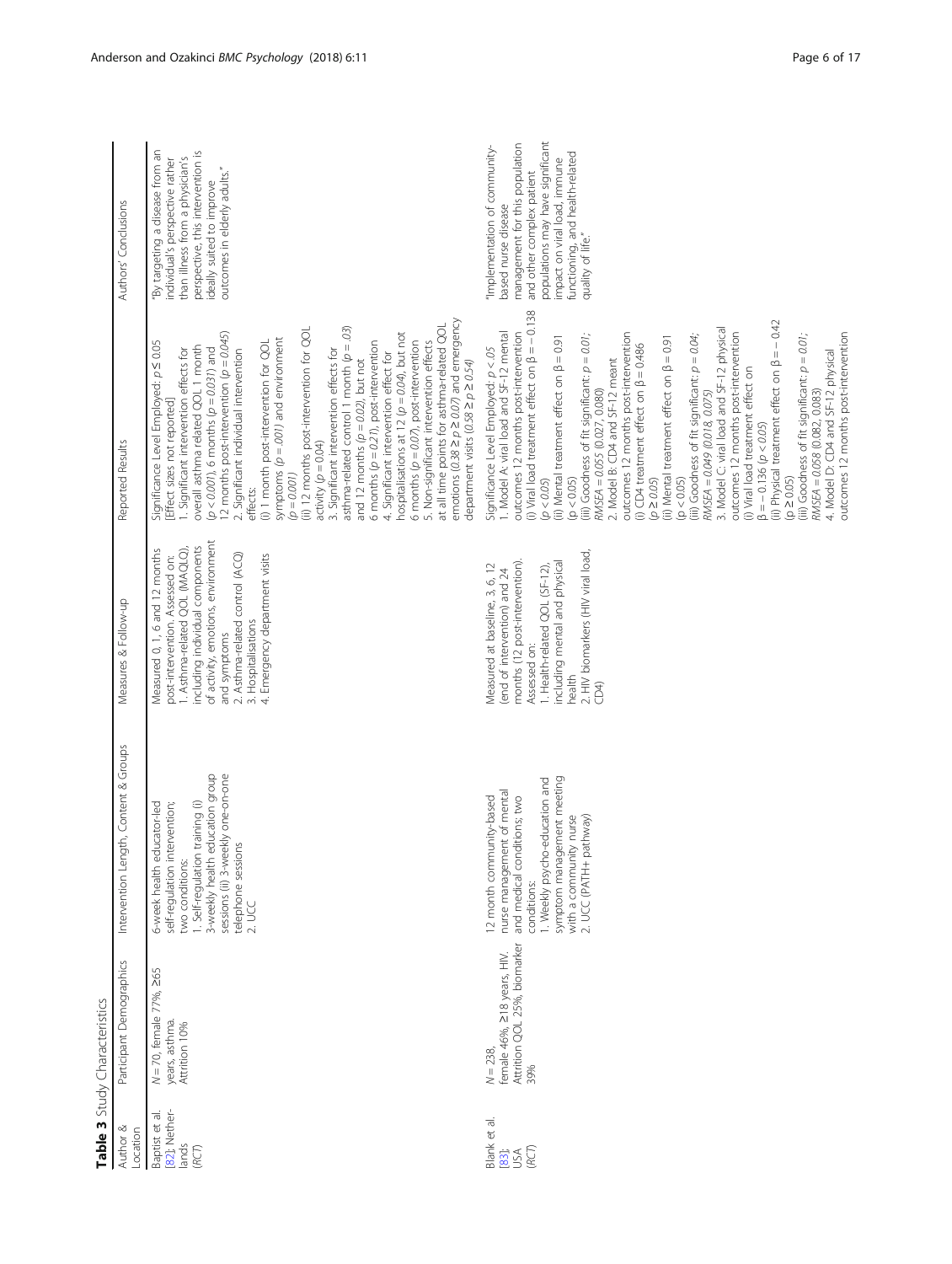|                                                         | Table 3 Study Characteristics (Continued)                                         |                                                                                                                                                                                                                                                                                                       |                                                                                                                                                                                                                                                                                                                                                                                                                                                                                                                                            |                                                                                                                                                                                                                                                                                                                                                                                                                                                                                                                                                                                                        |                                                                                                                                                                                                                                                                                                                                                         |
|---------------------------------------------------------|-----------------------------------------------------------------------------------|-------------------------------------------------------------------------------------------------------------------------------------------------------------------------------------------------------------------------------------------------------------------------------------------------------|--------------------------------------------------------------------------------------------------------------------------------------------------------------------------------------------------------------------------------------------------------------------------------------------------------------------------------------------------------------------------------------------------------------------------------------------------------------------------------------------------------------------------------------------|--------------------------------------------------------------------------------------------------------------------------------------------------------------------------------------------------------------------------------------------------------------------------------------------------------------------------------------------------------------------------------------------------------------------------------------------------------------------------------------------------------------------------------------------------------------------------------------------------------|---------------------------------------------------------------------------------------------------------------------------------------------------------------------------------------------------------------------------------------------------------------------------------------------------------------------------------------------------------|
| Author &<br>Location                                    | Participant Demographics                                                          | gth, Content & Groups<br>Intervention Len                                                                                                                                                                                                                                                             | Measures & Follow-up                                                                                                                                                                                                                                                                                                                                                                                                                                                                                                                       | Reported Results                                                                                                                                                                                                                                                                                                                                                                                                                                                                                                                                                                                       | Authors' Conclusions                                                                                                                                                                                                                                                                                                                                    |
|                                                         |                                                                                   |                                                                                                                                                                                                                                                                                                       |                                                                                                                                                                                                                                                                                                                                                                                                                                                                                                                                            | (i) CD4 treatment effect on $\beta = 0.485$<br>$p = 0.10$ ; RMSEA = 0.045 (0.009, 0.072)<br>(iii) Goodness of fit non-significant:<br>(ii) Physical treatment effect on<br>$\beta = -0.42$ ( $p \ge 0.05$ )<br>$(\rho \geq 0.05)$                                                                                                                                                                                                                                                                                                                                                                      |                                                                                                                                                                                                                                                                                                                                                         |
| Escobar et al.<br>(RC)<br>84];<br>USA                   | N = 172; Female 88%,<br>18-75 years; MUPS.<br>Attrition 45%                       | 2. UCC (and a consultation letter)<br>structured CBT<br>3-month cognitive behavioural<br>intervention;<br>and a consultation letter<br>therapist-led CBT<br>1.10 sessions of<br>two conditions:                                                                                                       | functioning subscale from MOS-10)<br>1. Severity of somatic symptoms<br>PRIME-MD) and current somatic<br>2. Functional status (physical<br>6 months post-intervention.<br>(baseline), immediately, and<br>Measured pre-intervention<br>4. Depression (HAM-D)<br>3. Anxiety (HAM-A)<br>(PHQ-15 scale of<br>symptoms (VAS)<br>Assessed on                                                                                                                                                                                                    | 2. Significant group-by-time intervention<br>$(p = 0.03)$ immediately post-intervention<br>effect for severity of somatic symptoms<br>3. The intervention non-significantly<br>$(p = 0.1)$ , current somatic symptoms<br>Significant Level Employed: $p < .05$<br>(ii) 3 months post-intervention for<br>for severity of somatic symptoms<br>$(p = 0.01)$ and depression $(p = 0.2)$<br>1. Significant intervention effects:<br>(i) Immediately post-intervention<br>severity of somatic symptoms<br>affected all other outcomes<br>[Effect sizes not reported]<br>$(p = unspecified)$<br>$(p = 0.03)$ | as well as for current practice."<br>in many primary care settings<br>considered for future studies<br>relatively easy to implement<br>described herein should be<br>clinicians, the intervention<br>" with proper training of<br>therefore needs to be                                                                                                 |
| Smeulders et<br>Nether-lands<br>al. [85].<br><b>RCT</b> | $N = 317$ , Female 27%, 2<br>18 years; CHF.<br>Attrition 16%                      | role model co-facilitated structured<br>self-management programme; two<br>6-week cardiac nurse and peer<br>self-management programme<br>1. Weekly 2.5-h structured<br>conditions:<br>2. UCC                                                                                                           | 3. Cognitive symptom management<br>1. Psychosocial attributes, including<br>(VAS), and anxiety and depression<br>cardiac-specific self-efficacy (CSE)<br>4. Self-care behaviour (EHFScBS)<br>6 months and 12 months post-<br>(RAND-36), cardiac-specific QOL<br>general self-efficacy (GSES) and<br>5. QOL, including general QOL<br>(Coping with symptoms scale<br>(KCC), perceived autonomy<br>(baseline) and immediately,<br>Measured pre-intervention<br>intervention. Assessed on:<br>2. Perceived control (PM)<br>of ASES)<br>(HADS) | Significance Level Employed: p < 0.05<br>(ii) Cognitive symptom management<br>intervention for all other measures<br>immediately post-intervention for:<br>effects were present immediately,<br>(i) Cardiac-specific QOL $(p = 0.005,$<br>1. Significant intervention effects<br>(iii) Self-care behaviour (p = 0.008,<br>6 months, and 12 months post-<br>2. Non-significant intervention<br>$(p = 0.008, d = 0.34)$<br>$(0.986 \ge p \ge 0.052)$<br>$d = 0.06$<br>$d = 0.18$                                                                                                                         | need to be found in nursing<br>considered feasible by both<br>management behaviour by<br>"More effective alternatives<br>limited, mainly short-term<br>participants but showed<br>programme leaders and<br>this programme was<br>care to support self-<br>patients"<br>effects                                                                          |
| Somers et al.<br><b>SSE</b>                             | 18 years; Knee osteoarthritis.<br>$N = 232$ , Female 79%, $\geq$<br>Attrition 30% | psychologist-led PCST and<br>1. PCST-12 60-min weekly group sessions<br>2. BWM programme - 12 60-min weekly<br>group sessions followed by 12 biweekly<br>3. Combined PCST/BWM programme<br>followed by 12 biweekly sessions<br>BWM programme; 4 conditions:<br>24-week clinical<br>sessions<br>4. UCC | 4. Self efficacy, including arthritis<br>Measured pre-intervention, and<br>(Catastrophizing scale of CSQ)<br>psychological disability (AIMS,<br>1. Pain, physical disability and<br>12 months post-intervention.<br>immediately, 6 months and<br>2. Gait velocity (WOMAC)<br>3. Pain catastrophizing<br>Assessed on:<br>self-efficacy<br>WOMAC)                                                                                                                                                                                            | 1. Significant overall treatment effect<br>Significance Level Employed: p <.05<br>(i) Pain (AIMS: $p = 0.007$ ; WOMAC:<br>(iv) Pain catastrophizing $(p = 0.02)$<br>$p < 0.0001$ ; WOMAC: $p < 0.0001$ )<br>(ii) Physical disability (AIMS:<br>[Effect sizes not reported]<br>(iii) Stiffness/Gait velocity<br>post-intervention for:<br>12-months<br>$\varphi = 0.0017$<br>$p = 0.0002$                                                                                                                                                                                                               | training overweight and obese<br>coping skills and manage their<br>provided by simultaneously<br>OA patients to increase the<br>needed lifestyle changes to<br>skills, which enhances their<br>gives patients pain coping<br>ability to comply with the<br>effectiveness of their pain<br>"significant benefits are<br>"It may be that PCST<br>weight." |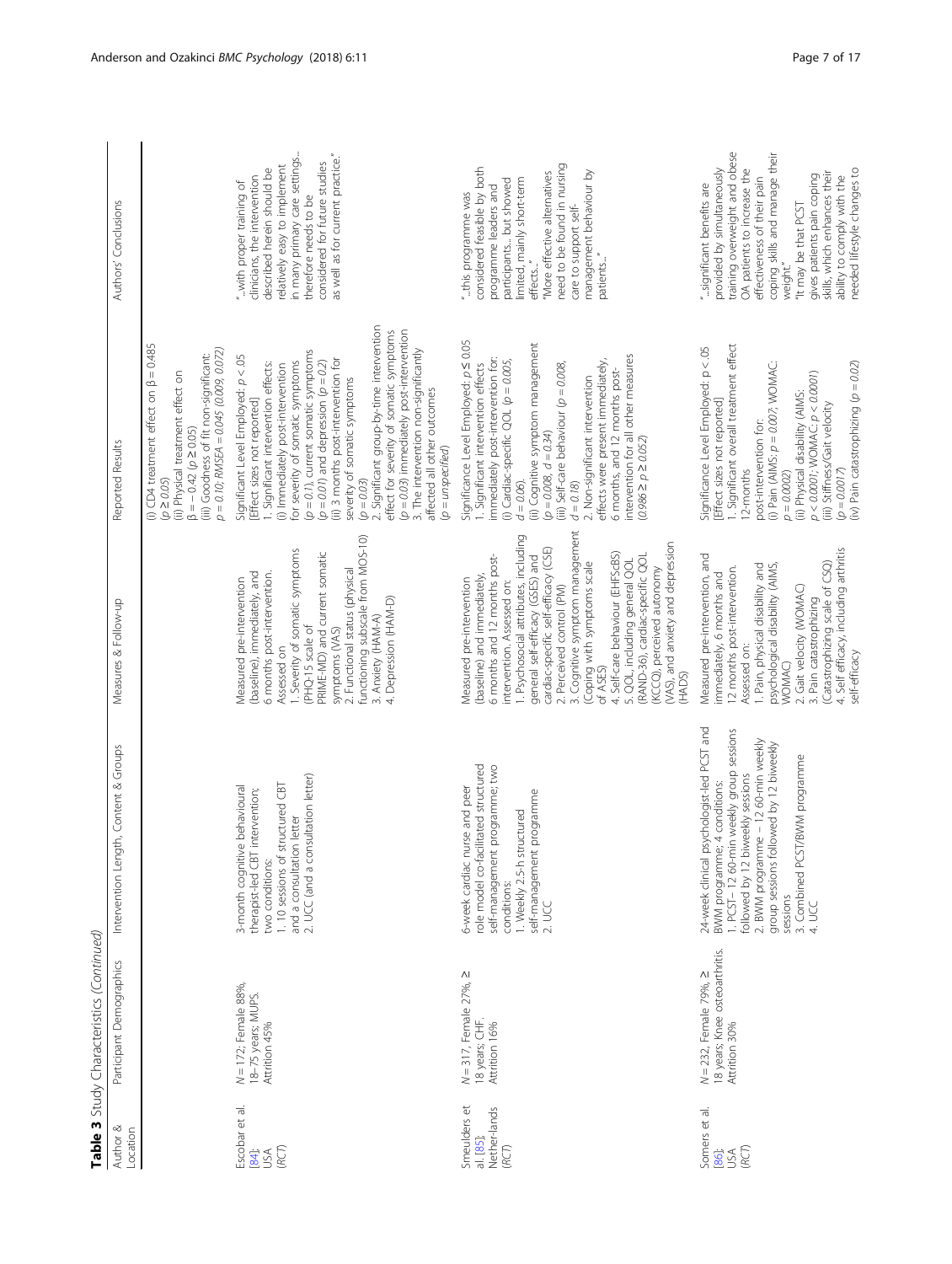|                                                           | Table 3 Study Characteristics (Continued)                       |                                                                                                                                                                                                                                      |                                                                                                                                                                                                                                                                                                                                                          |                                                                                                                                                                                                                                                                                                                                                                                                                                                                                                                                                                                                                                                                                                                                                                                                                                                                                                                                                                                                                                                                                                                                                                                                                                                                                                                                                                                                                                                                                         |                                                                                                                                                                                                                                                                                                      |
|-----------------------------------------------------------|-----------------------------------------------------------------|--------------------------------------------------------------------------------------------------------------------------------------------------------------------------------------------------------------------------------------|----------------------------------------------------------------------------------------------------------------------------------------------------------------------------------------------------------------------------------------------------------------------------------------------------------------------------------------------------------|-----------------------------------------------------------------------------------------------------------------------------------------------------------------------------------------------------------------------------------------------------------------------------------------------------------------------------------------------------------------------------------------------------------------------------------------------------------------------------------------------------------------------------------------------------------------------------------------------------------------------------------------------------------------------------------------------------------------------------------------------------------------------------------------------------------------------------------------------------------------------------------------------------------------------------------------------------------------------------------------------------------------------------------------------------------------------------------------------------------------------------------------------------------------------------------------------------------------------------------------------------------------------------------------------------------------------------------------------------------------------------------------------------------------------------------------------------------------------------------------|------------------------------------------------------------------------------------------------------------------------------------------------------------------------------------------------------------------------------------------------------------------------------------------------------|
| Author &<br>Location                                      | Participant Demographics                                        | Intervention Length, Content & Groups                                                                                                                                                                                                | Measures & Follow-up                                                                                                                                                                                                                                                                                                                                     | Reported Results                                                                                                                                                                                                                                                                                                                                                                                                                                                                                                                                                                                                                                                                                                                                                                                                                                                                                                                                                                                                                                                                                                                                                                                                                                                                                                                                                                                                                                                                        | Authors' Conclusions                                                                                                                                                                                                                                                                                 |
|                                                           |                                                                 |                                                                                                                                                                                                                                      | (ASES) and weight self-efficacy<br>5. Weight (kg) and BMI (kg/m)<br>(WEL                                                                                                                                                                                                                                                                                 | (AIMS: $p < 0.0001$ ; WOMAC: $p = 0.0001$ ),<br>WOMAC: p = 0.0002), physical disability<br>intervention non-significantly affected<br>weight self-efficacy $(p = 0.02)$ , weight<br>(ii) PCST for pain (WOMAC: $p = 0.01$ ),<br>stiffness/gait velocity ( $p = 0.02$ ) pain<br>physical disability (AIMS: p < 0.0001;<br>(p < 0.0001) and weight self-efficacy<br>intervention significantly improved<br>WOMAC: p = 0.0001), stiffness/gait<br>post-intervention compared with:<br>catastrophizing $(p = 0.04)$ , arthritis<br>psychological disability $(p = 0.05)$ ,<br>(i) BWM for pain (AIMS: $p = 0.01$ ;<br>p < 0.0001), stiffness/gait velocity<br>$(p < 0.0001)$ and BMI $(p < 0.0001)$<br>$(p < 0.0001)$ and BMI $(p < 0.0001)$<br>self-efficacy (p < 0.0001), weight<br>(iii) UCC for pain (AIMS: $p = 0.02$ ;<br>(vi) Weight (p < 0.0001) and BMI<br>$(p = 0.004)$ , pain catastrophizing<br>self-efficacy (p = 0.0001), weight<br>$(p = 0.0002)$ , weight self-efficacy<br>$(p = 0.008)$ , arthritis self-efficacy<br>arthritis self-efficacy $(p = 0.004)$ ,<br>$(p = 0.003)$ , weight $(p = 0.0014)$<br>3. The combined PCST/BWM<br>12-months post-intervention<br>$WOMAC: p = 0.002$ ), physical<br>2. The combined PCT/BWM<br>(AIMS: $p < 0.0001$ ; WOMAC:<br>(v) Arthritis self-efficacy<br>outcomes 12-months<br>and BMI $(p = 0.0004)$ .<br>all other outcomes<br>velocity $(p = 0.02)$ ,<br>$(0.98 \ge p \ge 0.16)$<br>$(p = 0.0002)$<br>(p < 0.0001)<br>disability | lose weight (i.e., increasing<br>activity, decreasing eating).                                                                                                                                                                                                                                       |
| Meulen et al.<br>Nether-lands<br>Van Der<br>(RCT)<br>[87] | female 30%, 2<br>18 years; HNC.<br>Attrition 13%<br>$N = 205$ , | psychosocial sessions (and<br>1.6 bimonthly 45-60 min<br>for depressive symptoms;<br>counselling intervention<br>2. UCC (regular medical<br>12-month nurse-led<br>a regular medical<br>two conditions:<br>follow-ups)<br>follow-ups) | pain, swallowing, senses, speech,<br>immediately post-intervention<br>(i.e. 12 months after baseline).<br>QOL (EORTC QLQ), including<br>2. Physical symptom related<br>Measured pre-intervention<br>assessment end-point was<br>(baseline), and during the<br>intervention at 3, 6 and 9<br>I. Depression (CES-D)<br>months. The primary<br>Assessed on: | immediately post-intervention for:<br>p < 05 [Exact significance values<br>1. Significant intervention effect<br>overall sample $(\Delta$ mean = $-2.8)$<br>between-group change means<br>(i) Depressive symptoms in the<br>and effect sizes not reported;<br>Significance Level Employed:<br>and depressive sub-group<br>(CI 95%) listed instead]<br>$(\Delta$ mean = $-5.2)$                                                                                                                                                                                                                                                                                                                                                                                                                                                                                                                                                                                                                                                                                                                                                                                                                                                                                                                                                                                                                                                                                                          | educing depressive symptoms<br>interventions are effective in<br>in general cancer patients."<br>raised levels of depression<br>particularly for those with<br>depressive symptoms of<br>" NUCAI is feasible and<br>effective for reducing<br>"psychotherapeutic<br>patients with HNC,<br>symptoms." |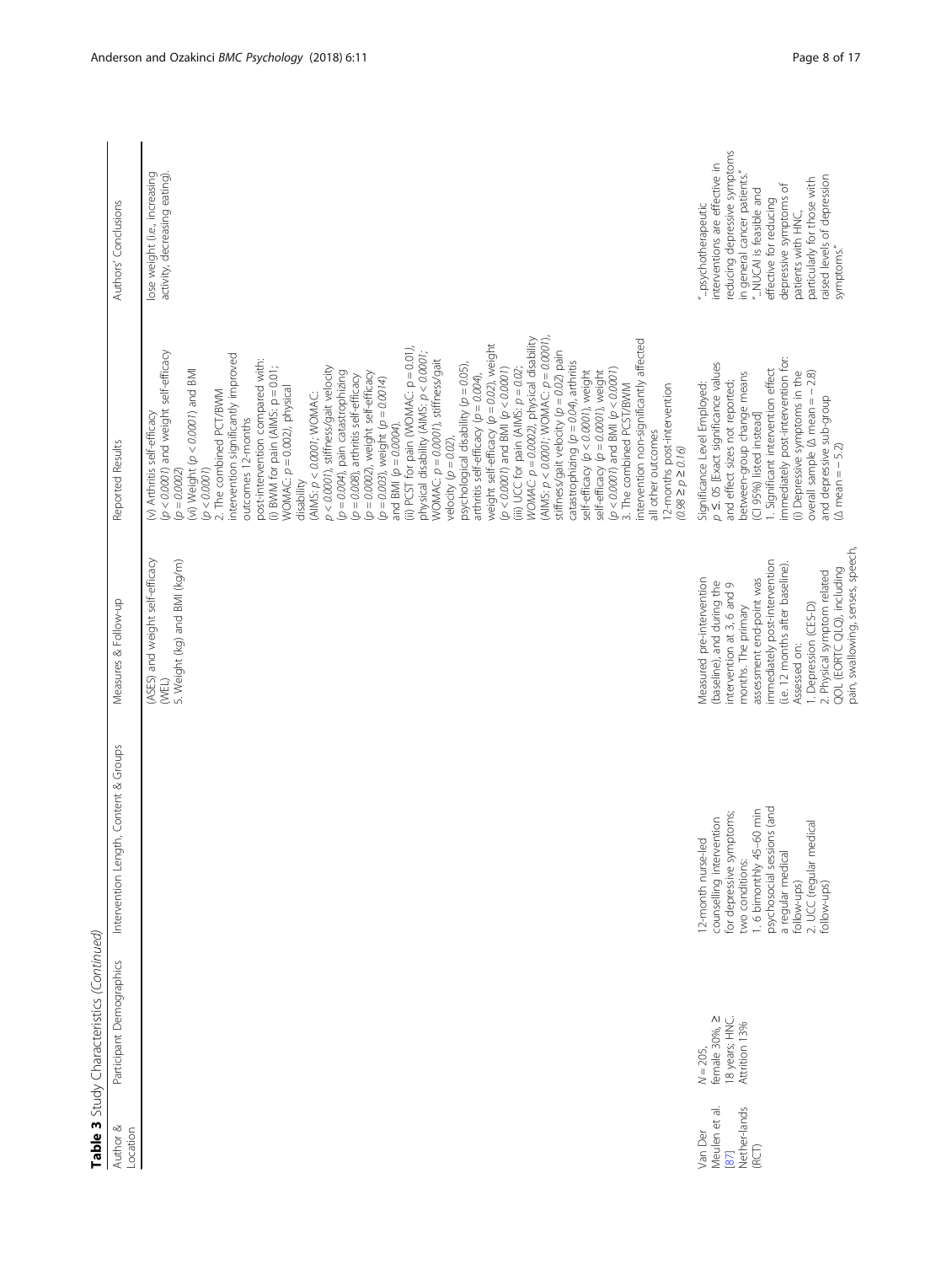|                      | $\sum_{i=1}^{n}$ and $\sum_{i=1}^{n}$ and $\sum_{i=1}^{n}$ and $\sum_{i=1}^{n}$ |                                           |                                                                 |                                                                                                                                                                                                                                                                                                                                                                                                                                                                                                                                                                                            |                      |
|----------------------|---------------------------------------------------------------------------------|-------------------------------------------|-----------------------------------------------------------------|--------------------------------------------------------------------------------------------------------------------------------------------------------------------------------------------------------------------------------------------------------------------------------------------------------------------------------------------------------------------------------------------------------------------------------------------------------------------------------------------------------------------------------------------------------------------------------------------|----------------------|
| Author &<br>Location | Participant Demographics                                                        | gth, Content & Groups<br>Intervention Len | Measures & Follow-up                                            | Reported Results                                                                                                                                                                                                                                                                                                                                                                                                                                                                                                                                                                           | Authors' Conclusions |
|                      |                                                                                 |                                           | mouth, sticky saliva, and coughing<br>teeth, opening mouth, dry | measures (10.5 $\geq$ $\Delta$ mean $\geq$ $-$ 10.6)<br>(iv) Physical symptom of opening<br>mouth ( $\Delta$ mean = $-$ 23.2) for the<br>effects were present for all other<br>depressive sub-group (A mean =<br>(Amean = 10.9) in overall sample<br>2. 2. Non-significant intervention<br>$(\Delta$ mean = $-8.0$ ), opening mouth<br>$(\Delta$ mean = $-14.6$ ) and coughing<br>(iii) Physical symptoms of pain<br>(ii) Overall physical symptoms<br>$(\Delta$ mean = $-9.9$ , swallowing<br>(A mean = unspecified) and<br>depressive sub-group<br>in the overall sample<br>unspecified) |                      |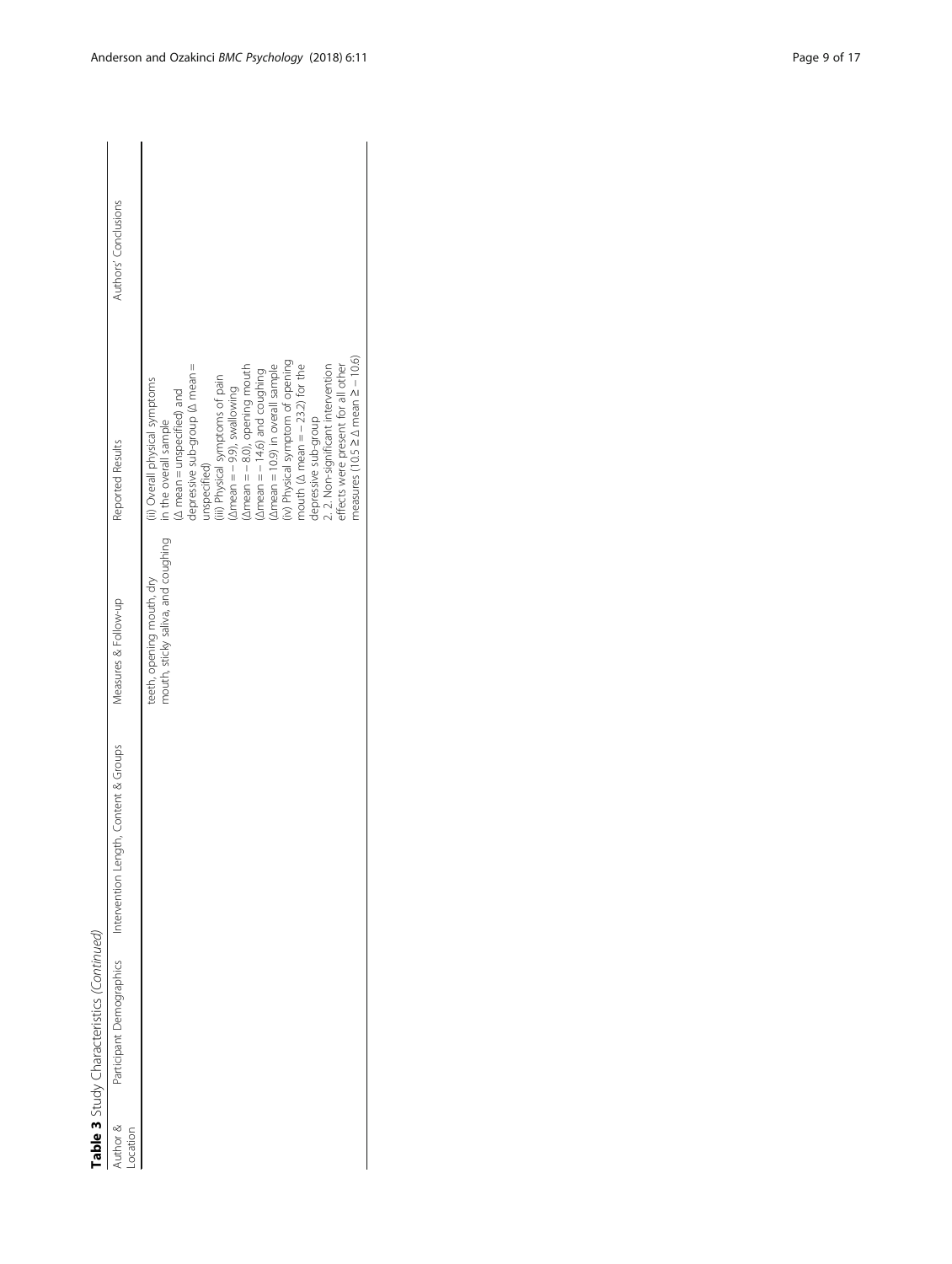<span id="page-9-0"></span>

| Study               | EPHPP Sub-domains |        |             |          |                 |                        |                |
|---------------------|-------------------|--------|-------------|----------|-----------------|------------------------|----------------|
|                     | Selection Bias    | Design | Confounders | Blinding | Data Collection | Withdrawals & Dropouts | Overall Rating |
| Baptist [82]        | W                 |        |             |          |                 |                        | M              |
| <b>Blank</b> [83]   |                   |        |             |          |                 | W                      | M              |
| Escobar [84]        |                   |        |             | M        |                 | W                      | M              |
| Smeulders [85]      | W                 |        |             | W        |                 |                        | W              |
| Somers [86]         |                   |        |             | M        |                 | M                      |                |
| Van Der Meulen [87] | M                 |        |             |          |                 |                        |                |

Study Quality Rating: W: Weak; M: Moderate; S: Strong

adaptive coping strategies. The third group received both BWM and PCST programmes. While the study did not utilise a generic measure of QOL, the combined intervention demonstrated significant improvements compared to UCC 12-months post-intervention for arthritis- and weight-specific self-efficacy, pain symptoms and catastrophizing, physical disability and stiffness, weight, and BMI.

#### Long-term interventions (≥12 months)

Two long-term interventions were present. Blank et al. [\[83](#page-16-0)] offered weekly community-based psycho-education and symptom management sessions (of unspecified duration) over a 12-month period to HIV patients ( $n = 238$ ). Four Advanced Practice Nurses facilitated psycho-education sessions for coping with barriers and self-care, and provided resources to support patients' to organise their medication regimens. In addition, the Practice Nurses coordinated a multi-disciplinary team of physical and mental healthcare providers to provide tailored medical and mental healthcare. Growth curve analyses were used to assess outcomes, demonstrating significant improvements 12-months postintervention for the HR-QOL mental health subscale and viral load. However, non-significant improvements were present for the HR-QOL physical health subscale and immune functioning.

Van Der Meulen et al. [\[87\]](#page-16-0) offered six bimonthly 45-min nurse-led, problem-focused counselling sessions for depressive symptoms to HNC patients ( $n = 205$ ) over a 12-month period. Three experienced oncology nurses received a one-day training course from two psychologists and one investigator on the 'Nurse Counselling and After Intervention'. Session recordings were reviewed every 2 months to assess intervention quality. The intervention focussed on managing the physical, psychological and social consequences of HNC, restructuring illness cognitions and beliefs, education and behavioural relaxation training, and providing emotional support. Significant improvements were present immediately post-intervention (both in the overall sample and depressive subgroup) for the primary endpoint of depressive symptoms and secondary endpoint of overall physical symptoms.

# **Discussion** General statement

The review aimed to examine the effectiveness of psychological interventions to improve specific or generic components of QOL, HR-QOL and/or MWb in people with LTC, with a view to advising LTC healthcare provision. The findings, strengths, limitations and implications of studies, and the strengths and limitations of the current review and rapid SR procedure, are discussed.

# Short-term interventions (0–3 months)

# Six-week self-regulation for older adult asthmatics

Baptist et al. [[82](#page-15-0)] trained health educators on a two-day programme which enabled them to facilitate a six-week self-regulation intervention. As a consequence of the selfregulation intervention, significant improvements occurred for older adults' overall asthma-related QOL and control up to 12-months post-intervention. The key hallmarks of the self-regulation approach was to facilitate patients' self-identification of a specific condition-related issue and potential barriers and goals, in order to provide tailored support and increase patients' self-efficacy over their condition. This approach has also been used to achieve positive outcomes for heart disease and medical noncompliance in older adults [\[90,](#page-16-0) [91](#page-16-0)]. Therefore, when combined with the low attrition rate (7%) [\[82\]](#page-15-0) and selfregulation concepts not being unique to asthma [\[92\]](#page-16-0), selfregulation provides promise as an effective and acceptable form of intervention to improve QOL in older adults. Despite receiving 'Strong' ratings for all but one quality component, the study received a 'Weak' 'Selection Bias' rating due to only 54% of those approached agreeing to participate, which may have two potential implications. First, this may indicate a lack of interest in self-regulation interventions potentially due to this approach differing from anticipated traditional asthma care approaches [[82](#page-15-0)]. Second, while double-blinding improves methodological quality [[93](#page-16-0)], a lack of awareness of intervention procedures and potential benefits may have impact enrolment. Additionally, as highlighted by the authors, the study was limited by using a single site and required a certain threshold of patient communicative ability to contribute to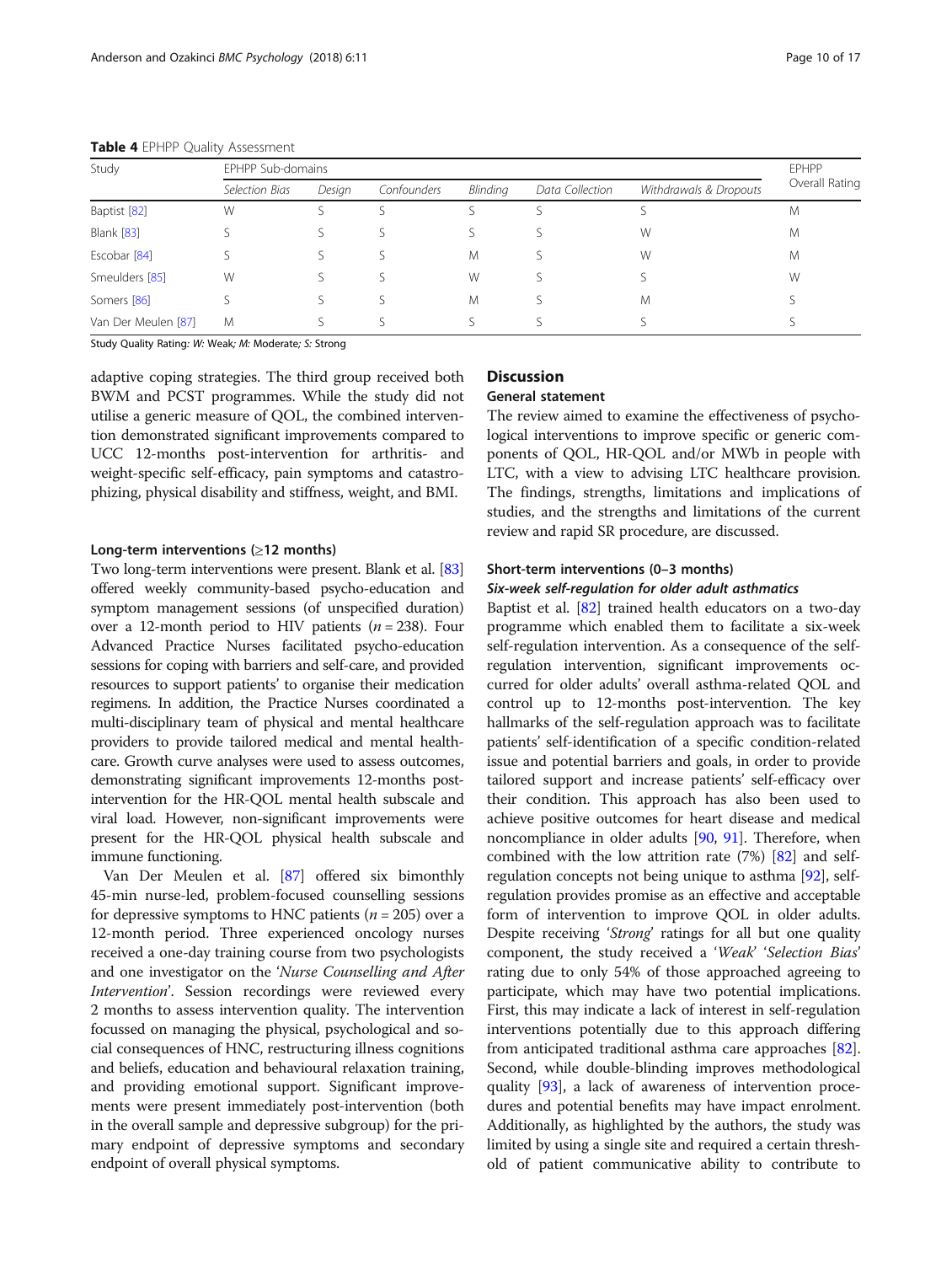group discussions. Therefore, while additional studies and a cost-benefit analysis would be required to determine the efficacy of larger scale programmes, and consideration is required for the enrolment confounds, the study demonstrated that a short-term, health educator-led selfregulation intervention may have promising implications for LTC healthcare.

## Six-week structured self-management for CHF

Smeulders et al.'s [\[85\]](#page-16-0) 6-week structured self-management intervention, co-facilitated by a trained cardiac nurse specialist and a CHF peer role model, significantly improved cardiac-specific QOL immediately post-intervention. However, effects were not maintained at 6- or 12-months follow-up, and no other QOL improvements occurred. Despite having four 'Strong' components, the study received an overall 'Weak' EPHPP quality rating due to unspecified 'Blinding' of patients and clinicians, and a 'Selection Bias' as only 44% of eligible patients participated. As justification for non-participation varied considerably – from a lack of interest to physical, psychosocial or cognitive problems preventing participation – a qualitative study to further explore enrolment issues may be beneficial to determine whether the intervention was sufficiently tailored to complex CHF needs. While the authors proposed that non-significant effects may have resulted from insufficient intervention length or intensity above the "relatively high level" of Dutch standard care, a similar medium-term (15 weeks) self-management intervention improved physical but not emotional QOL [\[94\]](#page-16-0). Therefore, despite positive short-term results, further research is required to understand the mechanisms behind the low participation and lack of long-term QOL effects for structured self-management, with a view to using this to develop and trial more tailored interventions.

## Overall short-term interventions

Despite both short-term interventions reviewed [[82,](#page-15-0) [85](#page-16-0)] comprising 6-week programmes, considerable differences were present between-interventions that may have influenced outcomes. First, the self-regulation intervention was solely facilitated by health educators, while the CHF intervention was co-facilitated by a nurse and a patient 'peer leader'. While peer leaders were trained to effectively facilitate the intervention, potential differences in pre-existing knowledge and experience associated with not being a trained healthcare professional may have influenced the content, approach and style of programme adopted, and subsequently QOL outcomes. Second, research into the mechanisms behind why the 2-day (but not the 4-day) training resulted in significant long-term QOL improvement would be beneficial. Three possible explanations for this include potential differences in the quality of training, that health educators may

benefit more from short-term training than nurses and/or peer leaders, and/or that additional information provided during the longer training may have resulted in a more structured but less tailored approach being adopted with patients. Third, as asthma and CHF differ considerably in emotional, physical and social outcomes [\[95,](#page-16-0) [96](#page-16-0)], this may have impacted the long-term maintenance of intervention effects post-intervention and consequently QOL outcomes. Fourth, methodological differences may have impacted outcomes due to the discrepancy between Blank et al.'s [[82\]](#page-15-0) 'Moderate' and Smuelders et al.'s [[85](#page-16-0)] 'Weak' EPHPP quality ratings. However, despite considerable differences, both studies demonstrated that interventions which actively engage and involve the patient in their care may significantly improve at least short-term QOL, and that, while achieving initial buy-in for these types of interventions may be challenging, once enrolled attrition rates were low. Therefore, while cost-benefit analyses and further research are required to determine viability and overcome current limitations, short-term psychological interventions that actively involve patients demonstrated initial promise for improving QOL, with self-regulation demonstrating particular promise.

# Medium-term interventions (3–12 months)

# Three-month CBT for medically unexplained symptoms

Escobar et al.'s [\[84\]](#page-16-0) structured CBT therapist-led intervention for MUPS significantly improved patient-rated depression and somatic symptoms, and clinician-rated severity of symptoms, immediately post-intervention. However, only improvements to patient-rated somatic symptoms were maintained 6-months post-intervention. While depressive and somatic symptom improvements were anticipated as CBT is widely advocated for depression, the improvements in both patient- and clinicianrated MUPS symptoms potentially indicate additional benefits for short-term perceived behavioural and cognitive control. Despite positive results, achieving patient buy-in was problematic as only 41% of eligible patients enrolled with an attrition rate of 45%. While the justification for this was not discussed, the study proposed that future programmes may benefit from using a staged-approach to tailor the intervention to patients' needs, use of other services, costs, and the delivery setting. As MUPS patients do not benefit from reassurance alone [[97\]](#page-16-0) and a similar 6-week CBT programme for Breast Cancer patients demonstrated non-significant results [[98\]](#page-16-0), this highlights the need for at least moderate-length, tailored CBT-based interventions that are tailored to patients' needs. Therefore, while research is required to overcome the confounds of participation and long-term effect maintenance, and to determine how to feasibly implement the complex and time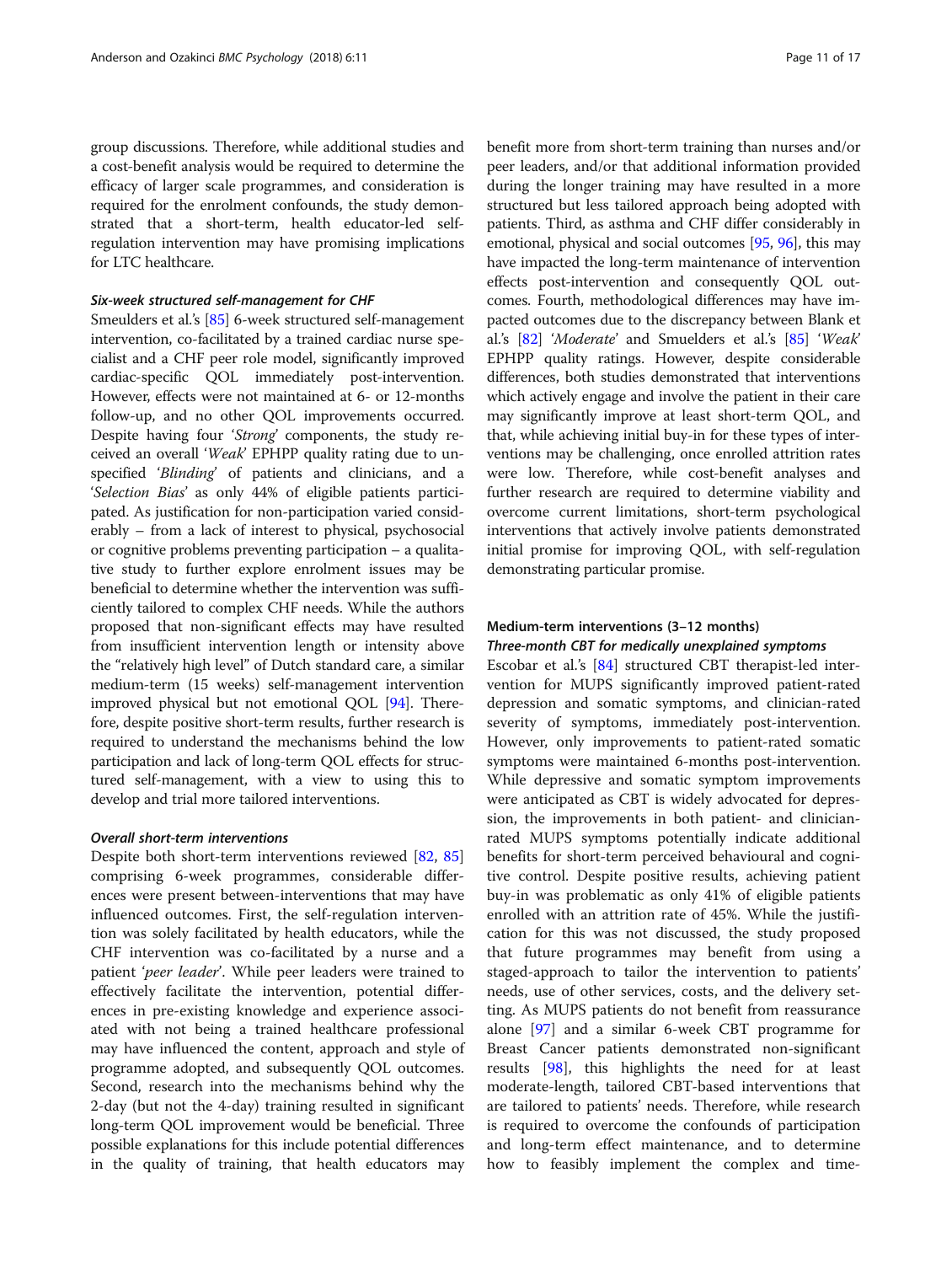consuming intervention in practice, CBT demonstrated promise for improving QOL in LTC.

#### Six-month BWM/PCST for knee osteoarthritis

Somers et al.'s [\[86](#page-16-0)] clinical psychologist-led 24-week combined PCST and BWM intervention demonstrated significant improvements 12-months post-intervention for the QOL components of arthritis- and weightspecific self-efficacy, pain symptoms and catastrophizing, physical disability and stiffness, weight, and BMI compared to UCC. Additionally, the combined intervention was significantly more effective than the individual interventions for the aforementioned outcomes; excluding PCST for pain catastrophizing and one pain measure. This demonstrates that by conducting a programme which not only targets LTCs' physical components, but also enables people to cope with the psychological effects and consequences, significantly improves both physical and psychological QOL. However, despite being one of only two studies reviewed to receive a 'Strong' quality rating, the study was confounded by the combined condition receiving double the intervention dosage than individual conditions. Additionally, as interventions were facilitated by highly trained clinical psychologists, additional research and a cost-benefit analysis comparing this approach with training existing staff involved in arthritis healthcare to provide the intervention would be beneficial. Therefore, while research for potential dose and expertise effects is required, the study demonstrated efficacy for a medium-term intervention to improve QOL 12-months post-intervention through targeting both the physical and psychological components of LTC.

#### Overall medium-term interventions

Overall, the medium-term studies [[84,](#page-16-0) [86\]](#page-16-0) demonstrated effectiveness for interventions delivered by psychologically trained staff to improve QOL in LTC, with CBT resulting in short-term improvements and a combined physical and psychological intervention resulting in improvements 12-months post-intervention. While these studies highlighted the need for medium-term psychological interventions to be tailored to LTC patients' physical and psychological needs in order to actively involve patients in their healthcare, three considerations are required. First, differences were present in the quality of studies, with Escobar et al. [[84\]](#page-16-0) receiving a 'Moderate' quality rating and Somers et al. [[86](#page-16-0)] a 'Strong' rating. As this stemmed purely from the CBT-therapist intervention experiencing more problematic 'Withdrawals & Dropouts' [[84](#page-16-0)], future research into the mechanisms behind this difference would be beneficial. Second, despite both LTC having profound physical and psychological consequences, current understanding of the causes and consequences of MUPS is less well defined than for knee

osteoarthritis, which may have impacted outcomes [[84](#page-16-0), [86\]](#page-16-0). Third, while the positive outcomes provide an important foundation for research to build upon, consideration is required for the level of staff input and training required to conduct such programmes. As becoming a chartered psychologist or CBT therapist typically takes at least 6–7 years of study and training in addition to vocational work, both programmes required highly specialised staff. While this appears beneficial for QOL outcomes, this raises potential practicality issues for healthcare implementation as considerations would be required to determine capacity, practicality and financial viability within existing or additional services. However, as Somers et al. [\[86](#page-16-0)] demonstrated greater improvements based on psychological intervention dosage, this highlights a potential opportunity to utilise psychological principles to improve QOL outcomes for LTC. Therefore, careful consideration is required for the implementation of medium-term interventions using psychologically trained staff; however, the positive effects for both physical and psychological QOL indicate promise for healthcare.

#### Long-term interventions  $(≥12$  months)

## Twelve-month psycho-education and management for HIV

Blank et al.'s [[83\]](#page-16-0) 12-month, nurse-led community-based psycho-education and healthcare management intervention for HIV patients demonstrated significant improvements for mental health QOL and immune functioning 12-months post-intervention. However, no effect was present for physical health QOL or viral load. The rationale behind the study was that reforms to healthcare provide a challenge but also an opportunity to redesign systems in a more integrated manner. Through training nurses to facilitate psycho-education while providing tailored access to relevant professions within a multidisciplinary healthcare team, significant improvements were present for condition-related immune functioning and mental health. However, future healthcare research would benefit from factoring in key confounds. First, as university-based nurses facilitated the intervention the additional research experience associated with this work setting may have influenced outcomes. Second, as viral load changes only occurred 12-months postintervention, consideration of optimal intervention and assessment duration is required. Finally, while assessing different constructs at different time points may be the most feasible approach within multi-disciplinary interventions, careful consideration is required for the effect this may have on analyses and attrition, as 75% of patients completed the QOL measure 12-months postintervention compared with only 61% providing biomarkers data. Therefore, while future work may benefit from overcoming practical confounds, altering existing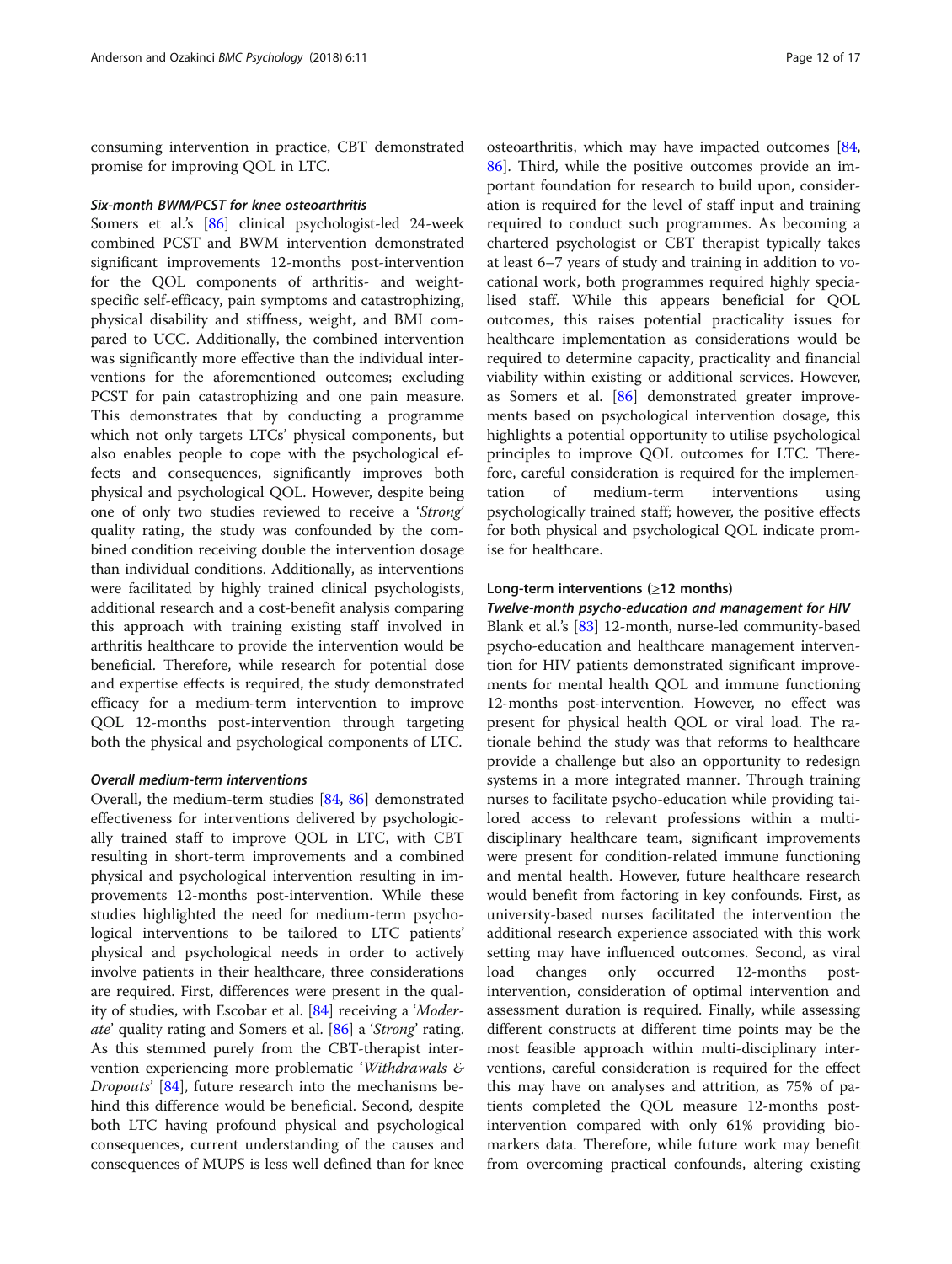services to provide psycho-education and tailored management of a multi-disciplinary team by nurses may be a feasible, cost-effective approach.

# Twelve-month counselling for HNC

Van Der Meulen et al.'s [\[87](#page-16-0)] 12-month, nurse-led problem-focussed counselling programme significantly improved depressive and physical symptoms in HNC patients immediately post-intervention, with effects being more pronounced in the depressive-subgroup. As the authors proposed that those with greatest physical impairments were more likely to experience depressive symptoms and those with depressive symptoms benefited most from the intervention, problem-focussed counselling demonstrated efficacy both for the general sample and for those patients in greatest need. While the study was confounded by a 'Moderate' 'Selection Bias' with only 63% of eligible patients participating, it was one of only two studies to receive a 'Strong' overall rating and once enrolled attrition rates were low (13%). Therefore, as low attrition supports the authors' claim that utilising nurse facilitators may not only reduce healthcare costs but also stigma, the intervention was feasible and cost-effective. Hence, due to the positive intervention effects a combined with the psychological elements of the interventions not being specific to HNC, theory-based long-term nurse-facilitated interventions provide promise for LTC healthcare delivery.

#### Overall long-term interventions

Overall, the long-term studies [[83](#page-16-0), [87](#page-16-0)] demonstrated efficacy for long-term nurse-led interventions to improve QOL in LTC, with HNC counselling having significant post-intervention effects, and HIV psychoeducation and care management improving QOL 12 months post-intervention. Despite differences in the format, content and delivery of interventions, significant QOL improvements were achieved through supporting nurses to facilitate interventions that enabled patients to develop the skills, knowledge and efficacy required to manage the physical and psychological components and consequences of their LTC. Furthermore, as both HIV and HNC are complex LTC that may have profound physical and mental effects and therefore require a large amount of medical support, the positive intervention effects provide promise for other complex LTC. As proposed by Van Der Meulen et al. [\[87](#page-16-0)], utilising nurses to provide long-term interventions may be both a financially and practically viable approach to implementing long-term psychological interventions, and may reduce stigma due to nurses already being intrinsically involved in LTC healthcare provision. However, consideration is require for the differences between Blank et al.'s [[83](#page-16-0)] 'Moderate' and Van Der Meulen et al.'s [[87\]](#page-16-0) 'Strong'

quality ratings, with this stemming from the 'Weak' and 'Strong' 'Withdrawals & Dropouts' quality ratings respectively. Therefore, future research is required into the mechanisms behind between-study differences in enrolment and attrition despite both interventions utilizing nurse facilitators. Hence, long-term, nurse-led interventions which actively involve patients in their care and target both the physical and psychological constructs of LTC provide promise for healthcare. However, further research is required to determine the optimal approach to adopt in order to enhance patient enrolment for such programmes.

# General discussion

# Implications of Findings

The studies reviewed demonstrated that psychological interventions for LTC varied considerably in terms of duration, population, methods, quality ratings, facilitators and long-term effectiveness. Descriptive analysis of findings indicated that all interventions resulted in significant improvements to at least one component of QOL immediately-post intervention. Furthermore, the 6-week health educator self-regulation intervention for asthma [\[82](#page-15-0)], 6-month clinical psychologist-led combined PCST-BWM intervention for knee osteoarthritis [\[86](#page-16-0)], and 12-month nurse-led psycho-education and care management intervention for HIV [\[83](#page-16-0)] significantly improved QOL 12-months post-intervention. While further research is required to assess the mechanisms behind differences in the effectiveness of interventions and the feasibility of implementing interventions in LTC healthcare, the findings indicate that psychological interventions utilising different formats, durations and facilitators which actively involve and enable patients to have self-efficacy over their care may result in significant QOL improvements for LTC patients.

In addition to the effectiveness of interventions, the studies have important implications for future research and healthcare. First, across studies enrolment in psychological interventions was low, with one study only successfully enrolling 41% of potential patients [\[84](#page-16-0)]. While blinding was often used to increase methodological quality, this may have influenced participation rates through blinding patients to the potential components, goals and benefits of interventions. Additionally, at present LTC treatments typically promote pharmacological and/or medical treatments, with psychological interventions promoted as secondarily [\[1](#page-14-0)–[3,](#page-14-0) [5](#page-14-0)–[7](#page-14-0), [11](#page-14-0), [19](#page-14-0), [22,](#page-14-0) [23,](#page-14-0) [26](#page-14-0)]. This may promote patients to seek quick-fix treatments and requires a change in approach in order to enhance participation in psychological interventions. Further, as only 6 RCTs from 2006 to February2016 were deemed suitable based on the inclusion/exclusion criteria, coupled with the review demonstrating that psychological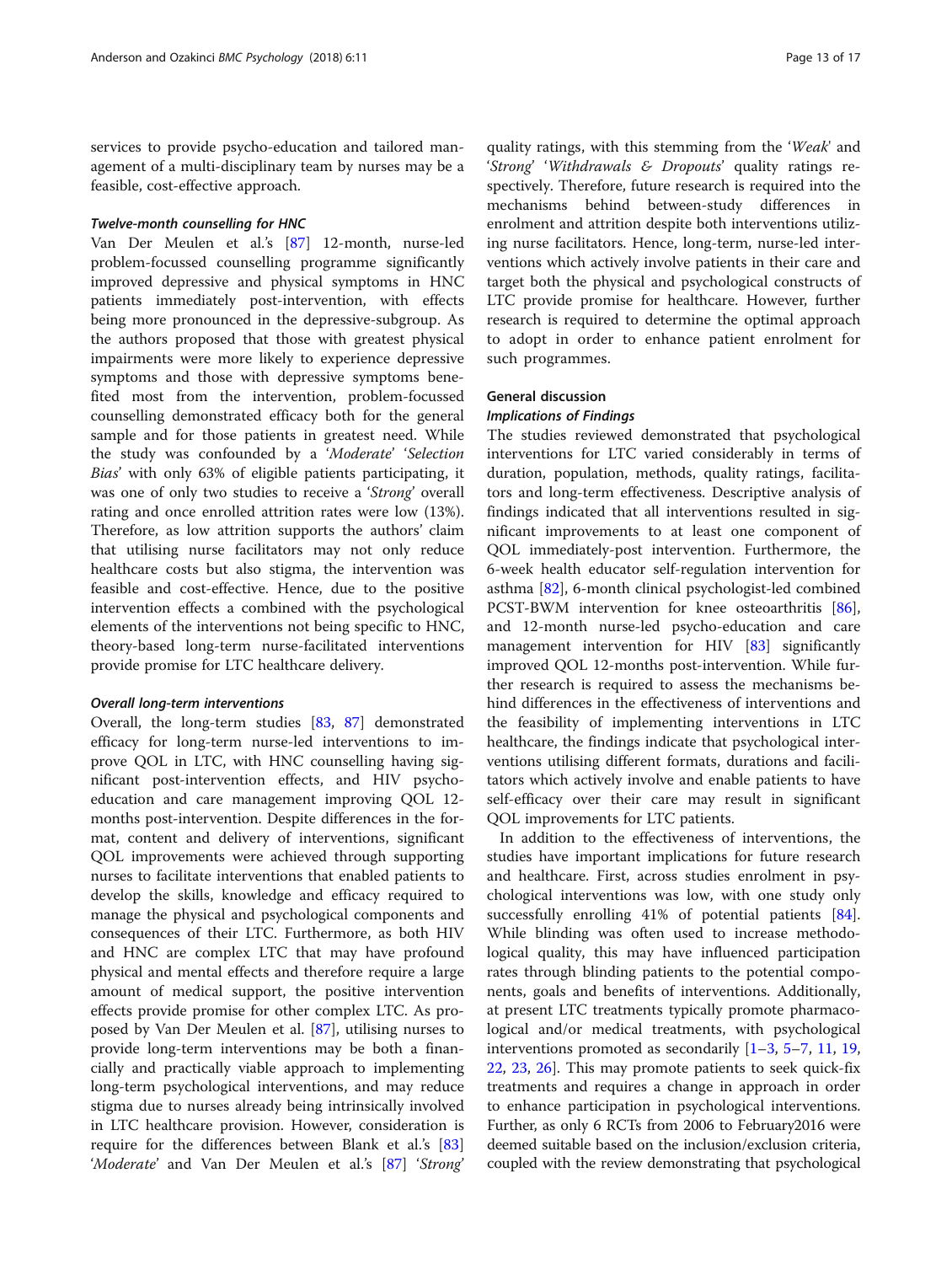interventions may improve QOL across LTC, this review highlights the need for high-quality research into this area and the application of methods in healthcare. Hence, future research and interventions across LTC that attempt to build upon the positive findings and resolve methodological confounds is recommended in order to build a greater evidence base for the effectiveness of psychological interventions on LTC.

# General Strengths and Limitations

Many of the strengths of the review may also be regarded as limitations. First, an ante hoc decision was made to include only RCTs with a UCC in order to ensure that only high methodological quality studies were included and valid comparisons could be made between interventions despite considerable differences in the LTC targeted [[67](#page-15-0)]. Furthermore, in order to ensure that only the most up-to-date research was assessed, only studies spanning the previous 10 years (2006 to February 2016) were included. While discussions were conducted with relevant experts (within Public Health, Health Psychology and Publishing) prior to the review to set a strict inclusion/exclusion criterion for only the most relevant research, it is possible that important and interesting studies, findings and interventions may have been excluded. Additionally, in order to improve the reliability of findings, only studies that directly targeted LTC patients for both the intervention and assessment were included. However, this may also have reduced the number of interventions through excluding those that indirectly target or assess patients through clinicians, carers or family members, such as communicative or learning disorder populations who may benefit from psychological interventions but are unable to communicate effects. Finally, while he COCHRANE data extraction framework is well validated and used across disciplines [[73](#page-15-0)], the EPHPP quality assessment tool was used as the review aimed to guide public health policy [[74](#page-15-0)]. However, as the review assessed psychological interventions, alternative tools may potentially have been more appropriate and may have resulted in different quality ratings. For example, Smeulders et al. [\[85\]](#page-16-0) received a 'Weak' rating despite demonstrating four 'Strong' components, and Van Der Meulen et al. [[87](#page-16-0)] received a 'Strong' rating despite only stating significance values as ' $p \leq 0.05$ '. Therefore, future replications and expansions should attempt to build upon the strengths, and generate solutions for the limitations, of the review in order to improve upon the quality of the review.

# Rapid systematic review strengths and limitations

Previous research has discussed the relative strengths and limitations of the rapid SR approach compared to traditional SRs [\[70](#page-15-0)–[72\]](#page-15-0). One primary benefit of this methodology is that it may be used to assess research

and formulate conclusions that influence healthcare policy within a time-frame and budget that would not be possible using traditional methods. While significant work was subsequently conducted to improve the review to publication standard, this methodology allowed the review to progress from defining potential search parameters to providing a first draft to healthcare stakeholders within three-months. Rapid SRs may potentially suffer from using a non-iterative search strategy, narrow timeframe for retrieval, not performing quality analysis, and limiting consultation with experts. However, the present review did not suffer from these confounds as a strict ante hoc criteria was set and adhered to, and various contacts (Public Health, Health Psychology etc.) were sought out to discuss the suitability of the review. Therefore, active efforts were made to strengthen methodology by ensuring that many potential confounds of rapid SRs were accounted for.

Despite attempts to maintain as high quality methodology as possible, implicit limitations are associated with one researcher being involved until data extraction. First, practical constraints meant that grey literature, reference lists and additional databases were not searched, which may have provided additional findings. Furthermore, while all possible effort were made to maintain accuracy, 'human error' and 'selection bias' are possible, and as only articles published in English were included 'publication' and 'language' biases are also possible. However, given the relative strengths and weaknesses of rapid SRs, and that the review was completed during NHS employment (See Authors' Information), overall utilising rapid SR methodology was useful for an initial study. Therefore, future attempts should be made to replicate and expand upon the findings using a larger research team to limit the aforementioned confounds through continuing to utilise a strict ante hoc criteria.

# Conclusions

The studies reviewed demonstrated promising results for utilising psychological interventions to improve QOL in LTC patients, with short-, medium- and long-term interventions that promote patient involvement demonstrating positive outcomes. While confounds were present which require resolution, particularly with low participation from eligible patients, the positive results indicated that with high-quality methodology, actively involving patients in their care and tailoring of interventions to patients' needs, psychological interventions may improve QOL in LTC. Hence, future studies should assess the efficacy of tailored interventions utilising different formats, durations, and facilitators to improve QOL in LTC, while the development and promotion of services should be promoted to utilise psychological interventions to supplement medical care,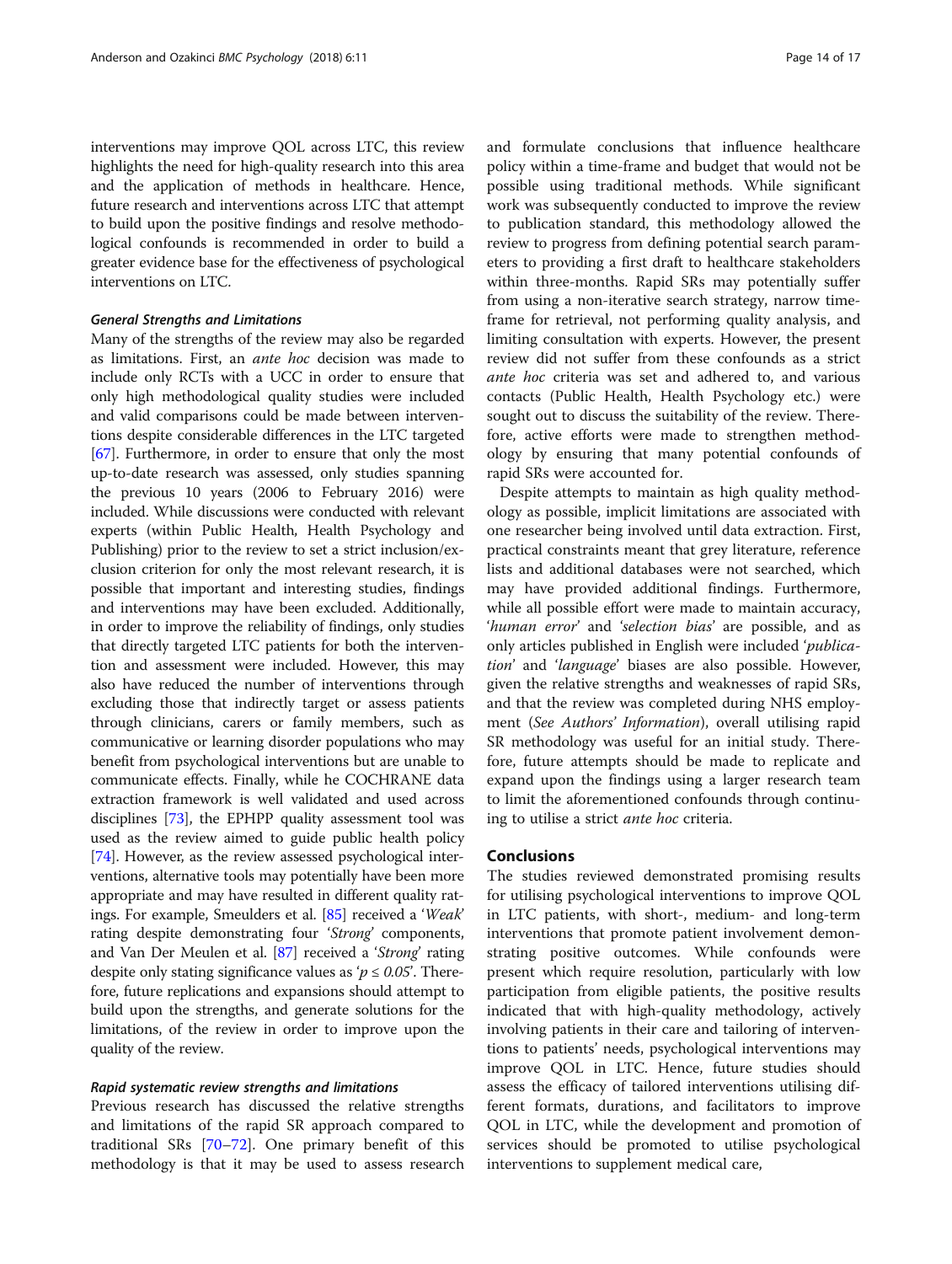## <span id="page-14-0"></span>Abbreviations

BWM: Behavioural Weight Management.; CBT: Cognitive Behavioural Therapy; CHF: Congestive Heart Failure; EPHPP: Effective Public Health Practice Project; HIV: Human Immunodeficiency Virus; HNC: Head & Neck Cancer; HR-QOL: Health-Related Quality of Life; LTC: Long-Term Conditions; MUPS: Medically Unexplained Physical Symptoms; MWB: Mental Wellbeing; PCST: Pain Coping Skills Training; QOL: Quality of Life; RCT: Randomised Controlled Trial; SR: Systematic Review; UCC: Usual Care Control

#### Acknowledgements

NA would like to thank Julie Murray and Dr. Allyson McCollam at NHS Borders, and Dr. Hannah Dale and Dr. Lloyd Wallace at NHS Education for Scotland, for their ongoing support and advice throughout the review.

#### Funding

The authors declare that they did not receive any financial support for the present study.

# Availability of Data and Materials

All data generated or analysed during this study are included in this published article.

#### Authors' Contributions

NA was involved in all processes involved in the rapid SR, including: design, research, development, search, extraction, collation, analyses and reporting formulation. GO provided supervision, advice, feedback, and contributions towards all processes from data extraction onwards. Both authors read and approved the final manuscript.

## Authors' Information

NA graduated with a BSc (Hons.) Psychology degree from the University of Dundee in 2014, before graduating with a MSc Health Psychology degree from the University of St Andrews in 2015. NA conducted the review as part of employment as a Trainee Health Psychologist in NHS Borders, with research being conducted in affiliation with the University of St Andrews. NA aims to achieve Chartership as a British Psychological Society and Health & Care Professionals Council registered Health Psychologist in June 2018. GO is a Chartered Health Psychologist and is a Senior Lecturer in Health Psychology within the University of St Andrews School of Medicine Division of Population and Behavioural Health Sciences.

# Ethics Approval and Consent to Participate

Not applicable.

# Consent for Publication

Not applicable.

#### Competing Interests

The authors declare that they have no competing interests.

#### Publisher's Note

Springer Nature remains neutral with regard to jurisdictional claims in published maps and institutional affiliations.

# Received: 4 October 2017 Accepted: 13 March 2018<br>Published online: 27 March 2018

#### References

- 1. Burns H. Improving the health and wellbeing of people with long term conditions: A national action plan. Long Term Conditions Action plan. Scottish Government; 2009. [http://www.gov.scot/Resource/Doc/294270/](http://www.gov.scot/Resource/Doc/294270/0090939.pdf) [0090939.pdf](http://www.gov.scot/Resource/Doc/294270/0090939.pdf). Accessed 17 Oct 2016
- 2. Timmerick TC. Dictionary of health services management. 2nd ed. Owings Mills: Maryland; 1987.
- 3. Gray L, Leyland A. Volume 1 main report. In: Scottish Health Survey 2012. Scottish Government. 2013. [http://www.gov.scot/Resource/0043/00434590.](http://www.gov.scot/Resource/0043/00434590.pdf) [pdf](http://www.gov.scot/Resource/0043/00434590.pdf). Accessed 10.02.2016.
- Janssen F. Cohort patterns in mortality trends among elderly in seven European countries, 1950-99. Int J Epidemiol. 2005;34(5):1149–59.
- Kinsella KG, Phillips DR. Global aging: The challenge of success. 1st ed. Population Reference Bureau: Washington; 2005.
- 6. Nolte E, McKee M. Caring for people with chronic conditions: A health system perspective. 1<sup>st</sup> ed. London: McGraw-Hill. Education. 2008;
- 7. Goodwin N, Curry N, Naylor C, Ross S, Duldig W. Managing people with long-term conditions. In: An inquiry into quality of general practice in England. The Kings Fund. 2010. [http://www.kingsfund.org.uk/sites/files/kf/](http://www.kingsfund.org.uk/sites/files/kf/field/field_document/managing-people-long-term-conditions-gp-inquiry-research-paper-mar11.pdf) [field/field\\_document/managing-people-long-term-conditions-gp-inquiry](http://www.kingsfund.org.uk/sites/files/kf/field/field_document/managing-people-long-term-conditions-gp-inquiry-research-paper-mar11.pdf)[research-paper-mar11.pdf.](http://www.kingsfund.org.uk/sites/files/kf/field/field_document/managing-people-long-term-conditions-gp-inquiry-research-paper-mar11.pdf) Accessed 17 Oct 2016.
- 8. Hackett ML, Yapa C, Parag V, Anderson CS. Frequency of depression after stroke. Stroke. 2005;36:1330–40.
- 9. Haines L, Wan KC, Lynn R, Barrett TG, Shield JP. Rising incidence of type 2 diabetes in children in the UK. Diabetes Care. 2007;30:1097–101.
- 10. Wolfe CD. The impact of stroke. Br Med Bull. 2000;56(2):275–86.
- 11. Choice Access Team. Understanding the benefits. In: Improving access to psychological therapies (IAPT) commissioning toolkit. Department of Health. 2008. [https://www.uea.ac.uk/documents/246046/11991919/IAPT](https://www.uea.ac.uk/documents/246046/11991919/IAPT+Commissioning+Toolkit+2008+.pdf/cc6a4f24-dc6b-45d9-a631-ffdd075c6f0a) [+Commissioning+Toolkit+2008+.pdf/cc6a4f24-dc6b-45d9-a631-ffdd075c6f0a](https://www.uea.ac.uk/documents/246046/11991919/IAPT+Commissioning+Toolkit+2008+.pdf/cc6a4f24-dc6b-45d9-a631-ffdd075c6f0a). Accessed 17 Oct 2016.
- 12. Halpin DM, Miravitlles M. Chronic obstructive pulmonary disease: The disease and its burden to society. Prom Am Tharacic Soc. 2006;3(7):619–23.
- 13. Wimo A, Winblad B, Aguero-Torres H, Von Strauss E. The magnitude of dementia occurrence in the world. 2003. Alzheimers Dis Assoc Disord. 2003;17(2):63–7.
- 14. Akehurst RL, Brazier JE, Mathers N, O'Keefe C, Kaltenthaler E, Morgan A, et al. Health-related quality of life and cost impact of irritable bowel syndrome in a UK primary care setting. PharmacoEconomics. 2002;20(7):455–62.
- 15. Nimnuan C, Hotopf M, Wessely S. Medically unexplained symptoms: An epidemiological study in seven specialities. J Psychosom Res. 2001;51(1):361–7.
- 16. Konnopka A, Schaefert R, Heinrich S, Kaugmann C, Luppa M, Herzog W, et al. Economics of medically unexplained symptoms: A systematic review of the literature. Psychother Psychosom. 2012;81(5):265–75.
- 17. Feinstein AR. The pre-therapeutic classification of co-morbidity in chronic disease. J Chronic Dis. 1970;23(7):455–68.
- 18. Fortin M, Bravo G, Hudon C, Vanasse A, Lapoint L. Prevalence of multi-morbidity among adults seen in family practice. Ann Fam Med. 2005;3(3):223–8.
- 19. Boerma JT, Stansfield SK. Health statistics now: are we making the right investments? Lancet. 2007;369(9563):779–86.
- 20. Murray CJ. Towards good practice for health statistics: lessons from the Millennium Development Goal health indicators. Lancet. 2007;369(9564):862–73.
- 21. Alonso J, Ferrer M, Gandbeck B, Ware Jr JE, Aaronson NK, Mosconi P, et al. Health-related quality of life associated with chronic conditions in eight countries: results from the International Quality of Life Assessment (IQOLA) Project. Qual Life Res. 2004;13(2):282–98.
- 22. Ogden J. Health Psychology: A textbook. 5th ed. London: McGraw-Hill Education (UK; 2012.
- 23. Albrecht GL, Fitzpatrick R. A sociological perspective on health-related quality of life research. In: Advances in medical sociology, quality of life in health care. London: Jai Press; 1994. p. 1–21.
- 24. Bradley C. Importance of differentiating health status from quality of life. Lancet. 2001;357(9249):7–8.
- 25. WHOQoL Group. The development of the World Health Organisation quality of life assessment instrument (the WHOQOL). In: Quality of life assessment: International Perspectives. Berlin: Springer Berlin Heidelberg; 1994. p. 41–57.
- 26. Aaronson NK, Ahmedzai S, Bergman B, Bullinger M, Cull A, Duez NJ, et al. The European Organisation for Research and Treatment of Cancer QLQ-C30: A quality of life instrument for use in international clinical trials in oncology. J Natl Cancer Inst. 1993;85(5):365–76.
- 27. Fallowfield L. The quality of life: The missing measurement in health care. 1st ed. London: Souvenir Press; 1990.
- 28. Goldberg D, Williams P. General health questionnaire (GHQ). In: Swindon: nferNelson; 1988.
- 29. Hays RD. RAND-36 health status inventory. San Antonio: Psychological Corporation; 1998.
- 30. Hickey AM, Bury G, O'Boyle CA, Bradley F, O'Kelly FD, Shannon W. A new short form individual quality of life measure (SEIQoL-DW): Application in a cohort of individuals with HIV/AIDS. BMJ. 1996;313(7048):29.
- 31. Skevington SM, O'Connell KA. Measuring quality of life in HIV and AIDS: A review of the recent literature. Psychol Health. 2003;18(3):331–50.
- 32. Skevington SM, O'Connell KA. Can we identify the poorest quality of life? Assessing the importance of quality of life using the WHOQOL-100. Qual Life Res. 2004;13(1):23–34.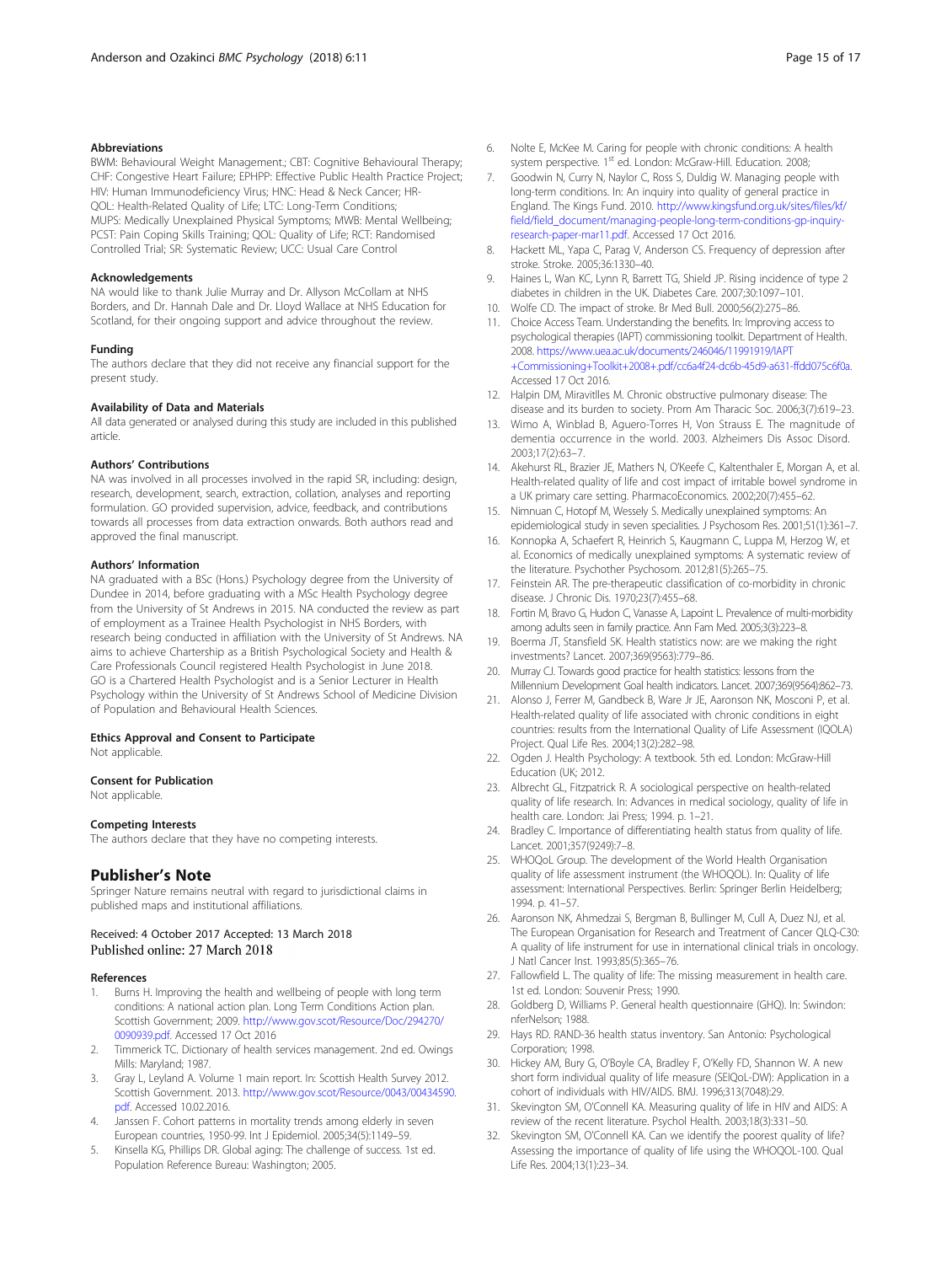- <span id="page-15-0"></span>33. Zigmond AS, Snaith RP. The hospital anxiety and depression scale. Acta Psychiatr Scand. 1983;67(6):361–70.
- 34. Furlong WJ, Feeny DH, Torrance GW, Barr RD. The Health Utilities Index (HUI®) system for assessing health-related quality of life in clinical studies. Ann Med. 2001;33(5):375–84.
- 35. Kaplan RM, Anderson JP, Ganiats TG. The quality of well-being scale: rationale for a single quality of life index. In: Quality of life assessment: Key issues in the 1990s. Amsterdam: Springer; 1993. p. 65–94.
- 36. Ware Jr JE, Kosinski M, Keller SD. A 12-item short-form health survey: Construction of scales and preliminary tests of reliability and validity. Med Care. 1996;34(3):220–33.
- 37. American Psychiatric Association. Diagnostic and Statistical Manual, 5<sup>th</sup> Edition (DSM-V). 5th ed. Washington: American Psychiatric Association; 2013.
- 38. Bener A, Al-Kazaz M, Ftouni D, Al-Harthy M, Dafeeah EE. Diagnostic overlaps of depressive, anxiety, stress and somatoform disorders in primary care. Asia Pac Psychiatry. 2013;5(1):E29–8.
- 39. Gilbert P. Depression: The evolution of powerlessness. 1st ed. Hove: Psychological Press; 2014.
- 40. Spielberger CD. Anxiety: Current trends in theory and research. 1st ed. Philadelphia: Elsevier; 2013.
- 41. Jackson-Koku G. Beck Depression Inventory. Occup Med. 2016;66(2):174–5.
- 42. Steer RA, Beck AT. Beck Anxiety Inventory. In: Zalaquett CP, Wood RJ, editors. Evaluating stress: A book of resources. Lanham: Scarecrow Education; 1997. p. 23–40.
- 43. Tennant R, Hiller L, Fishwick R, Platt S, Jospeh S, Weich S, et al. The Warwick-Edinburgh mental well-being scale (WEMWBS): development and UK validation. Health Qual Life Outcomes. 2007;5(1):1.
- 44. Moussavi S, Chatterji S, Verdes E, Tandon A, Patel V, Ustun B. Depression, chronic diseases, and decrements in health: Results from the World Health Surveys. Lancet. 2007;370(9590):851–8.
- 45. Sareen J, Jabobi F, Cox BJ, Belik SL, Clara I, Stein MB. Disability and poor quality of life associated with comorbid anxiety disorders and physical conditions. Arch Intern Med. 2006;166(19):2109–16.
- 46. Ganz PA, Desmond KA, Leedham B, Rowland JH, Meyerowtiz BE, Belin TR. Quality of life in long-term, disease-free survivors of breast cancer: A followup study. J Natl Cancer Inst. 2002;94(1):39–49.
- 47. Karakoyun-Celik O, Gorken I, Sahin S, Orcin E, Alanyali H, Kinay M. Depression and anxiety levels in woman under follow-up for breast cancer: a relationship to coping with cancer and quality of life. Med Oncol. 2010;27(1):108–13.
- 48. Margolis G, Goodman RL, Rubin A. Psychological effects on breast-conserving cancer treatment and mastectomy. Psychosomatic. 1990;31(1):33–9.
- 49. Spiegel D, Giese-Davis J. Depression and cancer: mechanisms and disease progression. Biol Psychiatry. 2003;54(3):269–82.
- 50. Watson M, Haviland JS, Greer S, Davidson J, Bliss JM. Influence of psychological response on survival in breast cancer: a population-based cohort study. Lancet. 1999;354(9187):1331–6.
- 51. Davies SJ, Jackson PR, Potokar J, Nutt DJ. Treatment of anxiety and depressive disorders in patients with cardiovascular disease. BMJ. 2004; 328(7445):939–43.
- 52. Frasure-Smith N, Lesperance F, Juneau M, Talajic M, Bourassa MG. Gender, depression, and one-year prognosis after myocardial infarction. Psychosom Med. 1999;61(1):26–37.
- 53. Burns H. Health in Scotland 2007: Annual report of the chief medical officer. 1st ed. The Scottish Government: Edinburgh; 2009.
- 54. Sanders C, Egger M, Donovan J, Tallon D, Frankel S. Reporting on quality of life in randomised controlled trials: Bibliographic study. BMJ. 1998;317(7167):1191–4.
- 55. World Health Organisation. 2008–2013 action plan for the global strategy for the prevention and control of non-communicable disease: Prevent and control cardiovascular diseases, cancers, chronic respiratory diseases and diabetes. In: 2008–2013 Action Plan. World Health Organisation. 2009. http://apps.who.int/iris/bitstream/10665/44009/1/9789241597418\_eng.pdf. Accessed 18 July 2016. Accessed 17 Oct 2016.
- 56. Cohen S, Herbert TB. Health Psychology: Psychological factors and physical disease from the perspective of human psychoneuroimmunology. Annu Rev Psychol. 1996;47(1):113–42.
- 57. Prince M, Patel V, Saxena S, Maj M, Maselko J, Phillips MR, et al. No health without mental health. Lancet. 2007;370(9590):859–77.
- 58. Galway K, Black A, Cantwell M, Cardwell CR, Mills M, Donnelly M. Psychosocial interventions to improve quality of life and emotional wellbeing for recently diagnosed cancer patients. Psycho-Oncology. 2013;22:253–4.
- 59. Happell B, Davies C, Scott D. Health behaviour interventions to improve physical health in individuals diagnosed with mental illness: A systematic review. Int J Ment Health Nurs. 2012;21(3):236–47.
- 60. Harkness E, Macdonald W, Valderas J, Coventry P, Gask L, Bower P. Identifying psychosocial interventions that improve both physical and mental health in patients with diabetes a systematic review and metaanalysis. Diabetes Care. 2010;33(4):926–30.
- 61. Hutchison AJ, Breckon JD. A review of telephone coaching services for people with long-term conditions. J Telemed Telecar. 2011;17(8):451–8.
- 62. Rehse B, Pukrop R. Effects of psychosocial interventions on quality of life in adult cancer patients: meta analysis of 37 published controlled outcome studies. Patient Educ Couns. 2003;50(2):179–86.
- 63. Simpson R, Booth J, Lawrence M, Byrne S, Mair F, Mercer S. Mindfulness based interventions in multiple sclerosis-a systematic review. BMC Neurol. 2014;14(1):165.
- 64. Stinson J, Wilson R, Gill N, Yamada J, Holt J. A systematic review of internetbased self-management interventions for youth with health conditions. J Pediatr Psychol. 2009;34(5):495–510.
- 65. Trautmann E, Lackschewitz H, Kröner-Herwig B. Psychological treatment of recurrent headache in children and adolescents–a meta-analysis. Cephalalgia. 2006;26(12):1411–26.
- 66. Van Beugen S, Ferwerda M, Hoeve D, Rovers MM, Spillekom-Van Koulil S, Van Middendorp H, et al. Internet-based cognitive behavioral therapy for patients with chronic somatic conditions: a meta-analytic review. J Med Internet Res. 2014;16(3):e88.
- 67. Sibbald B, Roland M. Understanding controlled trials. Why are randomised controlled trials important? BMJ. 1998;316(7126):201.
- 68. Hoffman BM, Papas RK, Charkoff DK, Kerns RD. Meta-analysis of psychological interventions for chronic low back pain. Health Psychol. 2007;26(1):1.
- Rose MJ, Reilly JP, Pennie B, Bowen-Jones K, Stanley IM, Slade PD. Chronic low back pain rehabilitation programs: a study of the optimum duration of treatment and a comparison of group and individual therapy. Spine J. 1997; 22(19):2246–51.
- 70. Ganaan R, Ciliska D, Thomas H. Expediting systematic reviews: Methods and implications of rapid reviews. Implement Sci. 2010;5(1):56.
- 71. Khangura S, Konnyu K, Cushman R, Grimshaw J, Mosher D. Evidence summaries: The evolution of a rapid review approach. Syst Rev. 2012;1(1):1.
- 72. Featherstone RM, Dryden DM, Foisy M, Guise JM, Mitchell MD, Paynter RA, et al. Advancing knowledge of rapid reviews: An analysis of results, conclusions and recommendations from published review articles examining rapid reviews. Syst Rev. 2015;4(1):1.
- 73. Higgins JP, Green S. Cochrane handbook for systematic reviews of interventions. 5th ed. Chichester: Wiley-Blackwell; 2008.
- 74. Thomas BH, Ciliska D, Dobbins M, Micucci S. A process for systematically reviewing the literature: providing the research evidence for public health nursing interventions. Worldviews Evid Based Nurs. 2004;1(3);176–84.
- 75. Braeken AP, Kempen GI, Eekers DB, Houben R, Gils GC, Ambergen T, et al. Psychosocial screening effects on health-related outcomes in patients receiving radiotherapy. A cluster randomised trial. Psychooncology. 2013; 22(12):2736–46.
- 76. Jensen AM, Ramasamy A, Hall MW. Improving General Flexibility with a Mind-Body Approach: A Randomized, Controlled Trial Using Neuro Emotional Technique®. J Strength Cond Res. 2012;26(8):2103–12.
- 77. Lawler SP, Cameron LD. A randomized, controlled trial of massage therapy as a treatment for migraine. Ann Behav Med. 2006;32(1):50–9.
- 78. Mosher CE, Lipkus I, Sloane R, Snyder DC, Lobach DF, Demark-Wahnefried W. Long-term outcomes of the FRESH START trial: Exploring the role of selfefficacy in cancer survivors' maintenance of dietary practice and physical activity. Psychooncology. 2013;22(4):876–85.
- 79. Pulgaron ER, Salamon KS, Patterson CA, Barakat LP. A problem-solving intervention for children with persistent asthma: A pilot of a randomized trial at a pediatric summer camp. J Asthma. 2010;47(9):1031–9.
- 80. Tabolli S, Pagliarello C, Sampogna F, Di Pietro C, Abeni D, GISED ICS. Evaluation of the impact of writing exercises and education interventions on quality of life in patients with psoriasis. Value Health. 2011;14(7):A509–10.
- Yardley L, Joseph J, Michie S, Weal M, Wills G, Little P. Evaluation of a Webbased intervention providing tailored advice for self-management of minor respiratory symptoms: exploratory randomized controlled trial. J Med Internet Res. 2010;12(4):e66.
- 82. Baptist A, Ross JA, Yany Y, Song PX, Clark NM. A randomized controlled trial of a self-regulation intervention for older adults with asthma. J Am Geriatr Soc. 2013;61(5):747–53.